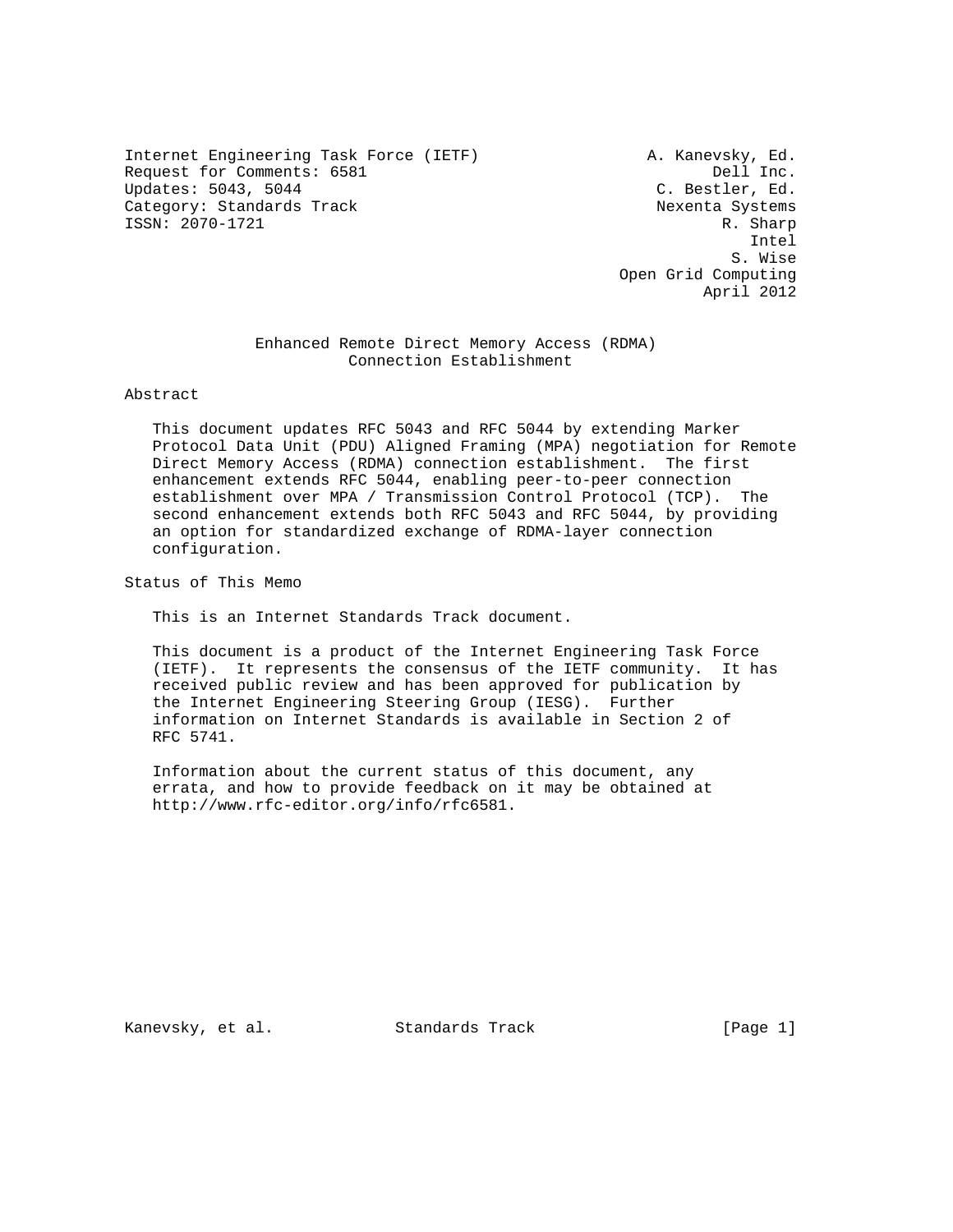## Copyright Notice

 Copyright (c) 2012 IETF Trust and the persons identified as the document authors. All rights reserved.

 This document is subject to BCP 78 and the IETF Trust's Legal Provisions Relating to IETF Documents

 (http://trustee.ietf.org/license-info) in effect on the date of publication of this document. Please review these documents carefully, as they describe your rights and restrictions with respect to this document. Code Components extracted from this document must include Simplified BSD License text as described in Section 4.e of the Trust Legal Provisions and are provided without warranty as described in the Simplified BSD License.

Table of Contents

|    | 1.1. Summary of Changes Affecting RFC 5044  4               |
|----|-------------------------------------------------------------|
|    | 1.2. Summary of Changes Affecting RFC 5043 4                |
|    |                                                             |
|    |                                                             |
|    |                                                             |
|    | 4.1. Standardization of RDMA Read Parameter Configuration 7 |
|    |                                                             |
|    | 4.3. Lack of Explicit RTR in MPA Request/Reply Exchange 10  |
|    | 4.4. Limitations on ULP Workaround 11                       |
|    | 4.4.1. Transport Neutral APIs 11                            |
|    | 4.4.2. Work/Completion Queue Accounting 11                  |
|    | 4.4.3. Host-based Implementation of MPA Fencing 12          |
|    | 5. Enhanced MPA Connection Establishment 13                 |
| б. | Enhanced MPA Request/Reply Frames 14                        |
|    | 7. Enhanced SCTP Session Control Chunks 15                  |
|    |                                                             |
|    | 9. Enhanced RDMA Connection Establishment Data 17           |
|    |                                                             |
|    | 9.2. Peer-to-Peer Connection Negotiation 20                 |
|    | 9.3. Enhanced Connection Negotiation Flow 21                |
|    |                                                             |
|    |                                                             |
|    |                                                             |
|    |                                                             |
|    |                                                             |
|    |                                                             |
|    |                                                             |

Kanevsky, et al. Standards Track [Page 2]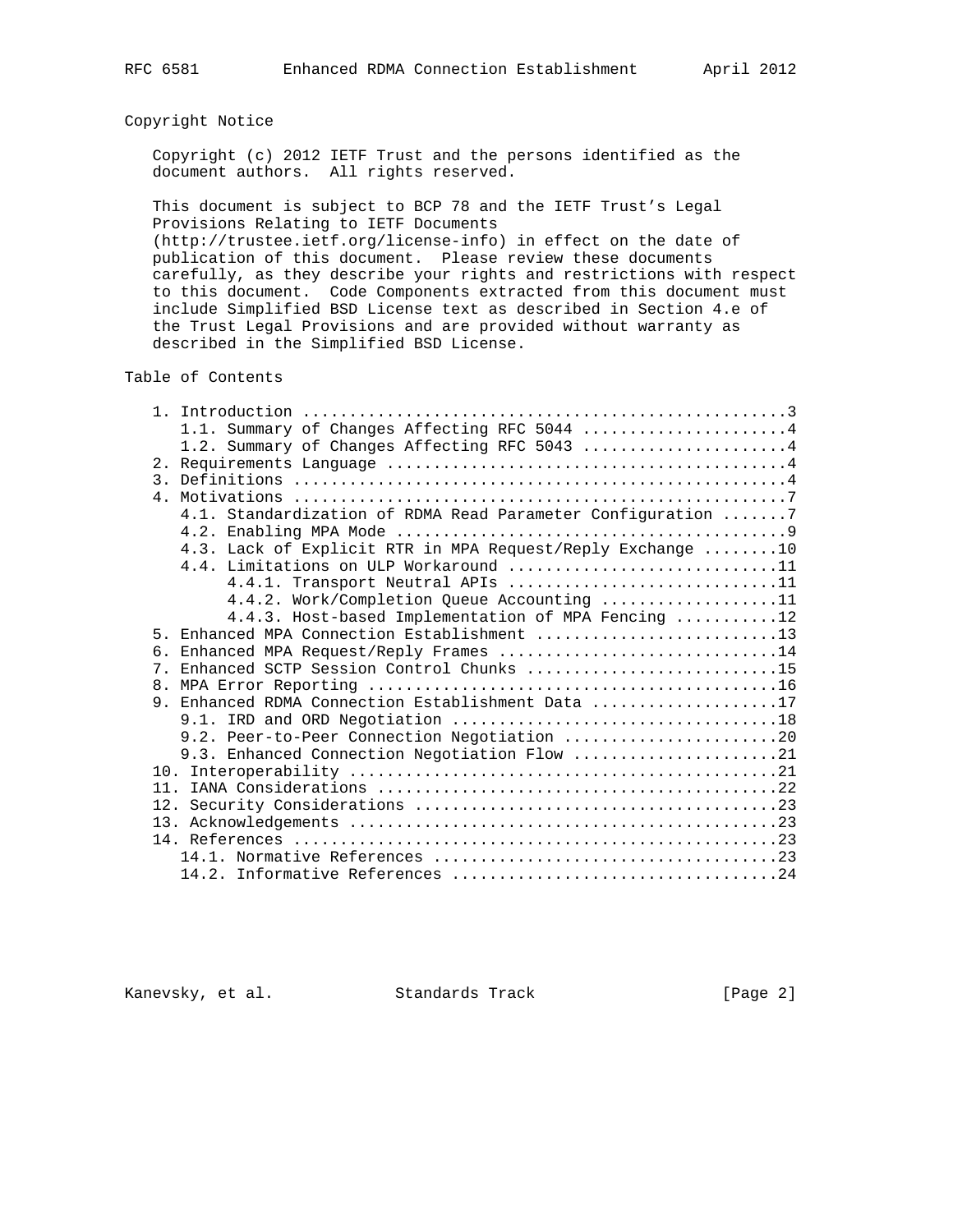## 1. Introduction

 When used over the Transmission Control Protocol (TCP), the current Remote Direct Data Placement (RDDP) [RFC5041] suite of protocols relies on the MPA [RFC5044] protocol for both connection establishment and for markers for TCP layering.

 A typical model for establishing an RDMA connection has the following steps:

- o The passive side (responder) Upper Layer Protocol (ULP) listens for connection requests.
- o The active side (initiator) ULP submits a connection request using an RDMA endpoint, the desired destination, and the parameters to be used for the connection. Those parameters include both RDMA layer characteristics, such as the number of simultaneous RDMA Read Requests to be allowed, and application-specific data.
- o The passive side ULP receives a connection request that includes the identity of the active side and the requested connection characteristics. The passive side ULP uses this information to decide whether to accept the connection, and if it is to be accepted, how to create and/or configure the local RDMA endpoint.
- o If accepting, the responder submits its acceptance of the connection request, which in turn generates the accept message to the initiator. This responder accept operation includes the RDMA endpoint to be used and the connection characteristics (both the RDMA configuration and any application-specific Private Data to be transferred to the initiator).
- o The active side receives confirmation that the connection has been accepted, what the configured connection characteristics are, and any application-supplied Private Data.

 Currently, MPA only supports a client-server model for connection establishment, forcing peer-to-peer applications to interact as though they had a client-server relationship. In addition, negotiation of some parameters specific to the Remote Direct Memory Access Protocol (RDMAP) [RFC5040] are left to ULP negotiation. Providing an optional ULP-independent format for exchanging these parameters would be of benefit to transport neutral RDMA applications.

Kanevsky, et al. Standards Track [Page 3]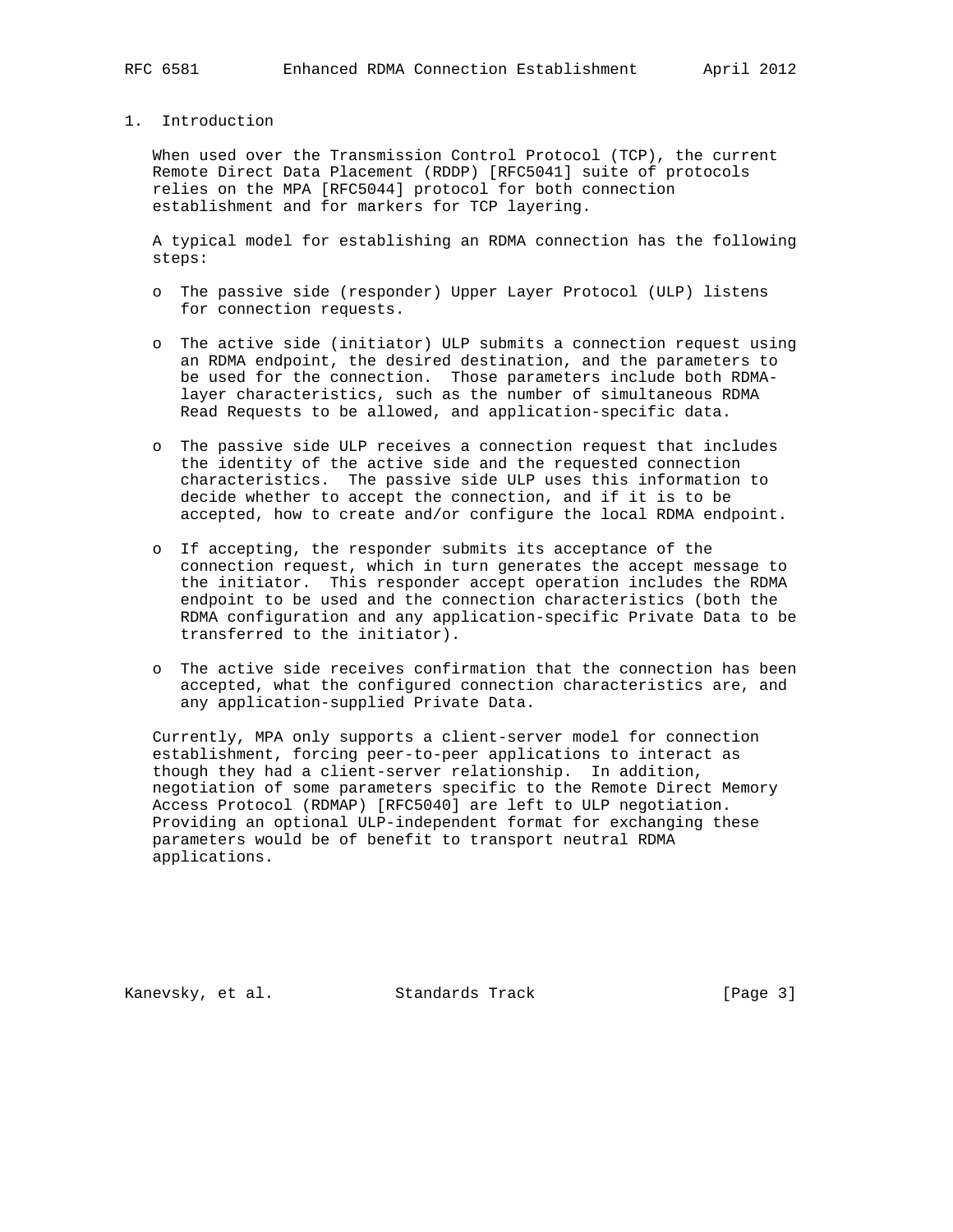## 1.1. Summary of Changes Affecting RFC 5044

 This document enhances the MPA connection setup protocol [RFC5044]. First, it adds exchange and negotiation of the parameters necessary to support RDMA Read Requests. Second, it adds a message that serves as a Ready to Receive (RTR) indication from the initiator to the responder as the last message of connection establishment and adds negotiation of which type of message to use for carrying the RTR indication into MPA Request/Reply Frames.

 RTR indications are optional and are carried by existing RDMA message types, specifically a zero-length FULPDU Send message, a zero-length RDMA Read message, or a zero-length RDMA write message. The presence vs. absence of the RTR indication and the type of RDMA message to use are negotiated by control flags in Enhanced RDMA connection establishment data specified by this document (see Section 9). RDMA implementations are often tightly integrated with application libraries and hardware, hence the flexibility to use more than one type of RDMA message enables implementations to choose message types that are less disruptive to the implementation structure. When an RTR indication is used, and MPA connection setup negotiation indicates support for multiple RDMA message types as RTR indications by both the initiator and responder, the initiator selects one of the supported RDMA message types as the RTR indication at the initiator's sole discretion.

1.2. Summary of Changes Affecting RFC 5043

 This document enhances [RFC5043] by adding new Enhanced Session Control Chunks that extend the currently defined Chunks with the addition of Inbound RDMA Read Queue Depth (IRD) and Outbound RDMA Read Queue Depth (ORD) negotiation.

2. Requirements Language

 The key words "MUST", "MUST NOT", "REQUIRED", "SHALL", "SHALL NOT", "SHOULD", "SHOULD NOT", "RECOMMENDED", "MAY", and "OPTIONAL" in this document are to be interpreted as described in [RFC2119].

3. Definitions

Active Side: See Initiator.

 Consumer: The ULPs or applications that lie above MPA and Direct Data Placement (DDP). The Consumer is responsible for making TCP or Stream Control Transmission Protocol (SCTP) connections, starting MPA and DDP connections, and generally controlling operations. See [RFC5044] and [RFC5043].

Kanevsky, et al. Standards Track [Page 4]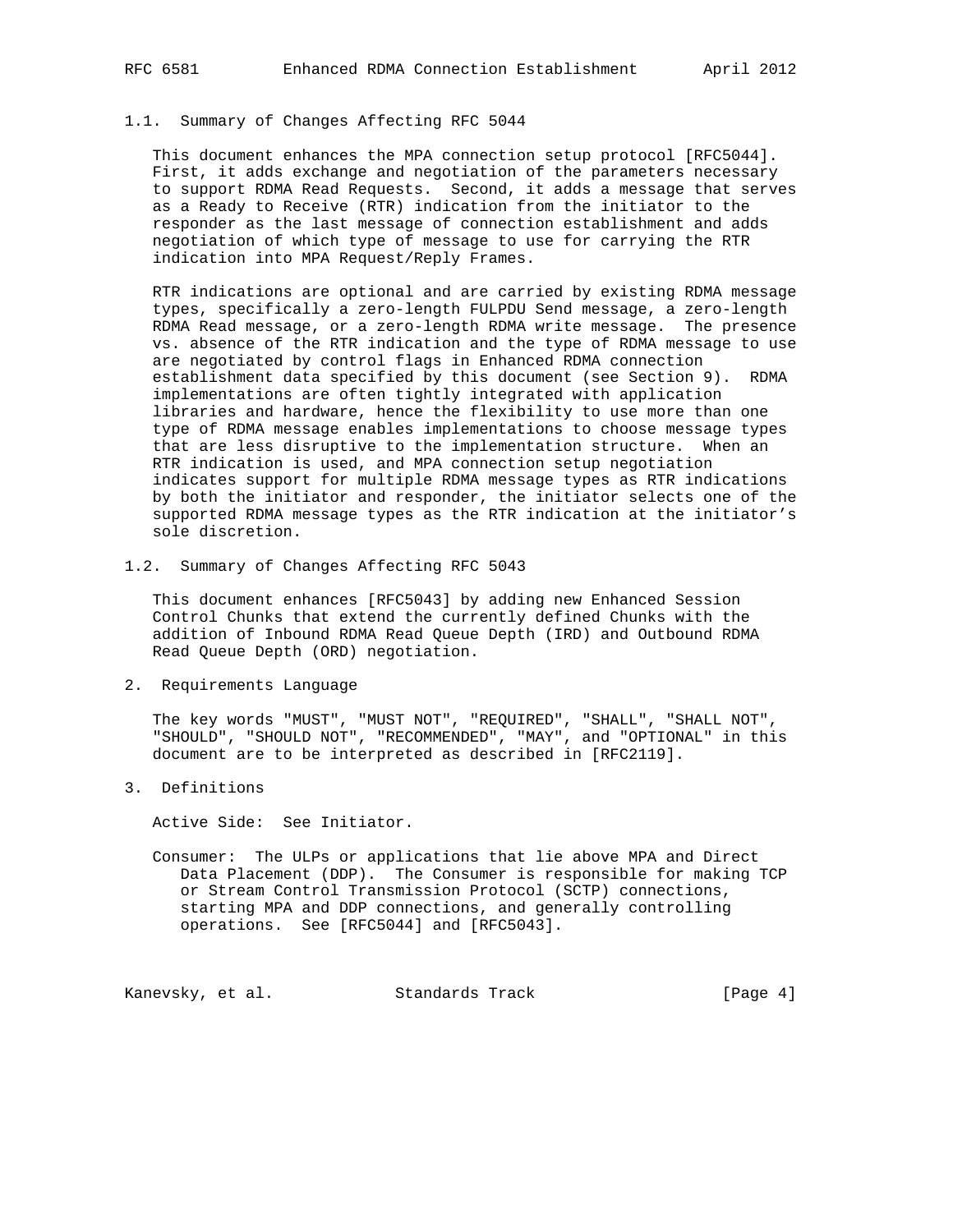CRC: Cyclic Redundancy Check

- Completion Queue (CQ): A Consumer-accessible queue where the RDMA device reports completions of Work Requests. A Consumer is able to reap completions from a CQ without requiring per-transaction support from the kernel or other privileged entity. See [RDMAC].
- Completion Queue Entry (CQE): Transport- and device-specific representation of a Work Completion. A CQ holds CQEs. See [RDMAC].
- FULPDU: Framed Upper Layer Protocol PDU. See FPDU of [RFC5044].
- Inbound RDMA Read Request Queue (IRRQ): A queue that is associated with an RDMA connection that tracks active incoming simultaneous RDMA Read Request Messages. See [RDMAC].
- Inbound RDMA Read Queue Depth (IRD): The maximum number of incoming simultaneous RDMA Read Request Messages an RDMA connection can handle. See [RDMAC].
- Initiator: The endpoint of a connection that sends the MPA Request Frame. The initiator is the active side of the connection establishment. See [RFC5044].
- IRD: See Inbound RDMA Read Queue Depth.
- MPA Fencing: MPA responder connection establishment logic that ensures that no ULP messages will be transferred until the initiator's first message has been received.
- MPA Request Frame: Data sent from the MPA initiator to the MPA responder during the Startup Phase. See [RFC5044].
- MPA Reply Frame: Data sent from the MPA responder to the MPA initiator during the Startup Phase. See [RFC5044].
- ORD: See Outbound RDMA Read Queue Depth.
- Outbound RDMA Read Queue Depth (ORD): The maximum number of simultaneous RDMA Read Requests that can be issued for the RDMA connection. This should be less than or equal to the peer's IRD. See [RDMAC].

Passive Side: See Responder.

 Private Data: A block of data exchanged between MPA endpoints during initial connection setup. See [RFC5044].

Kanevsky, et al. Standards Track [Page 5]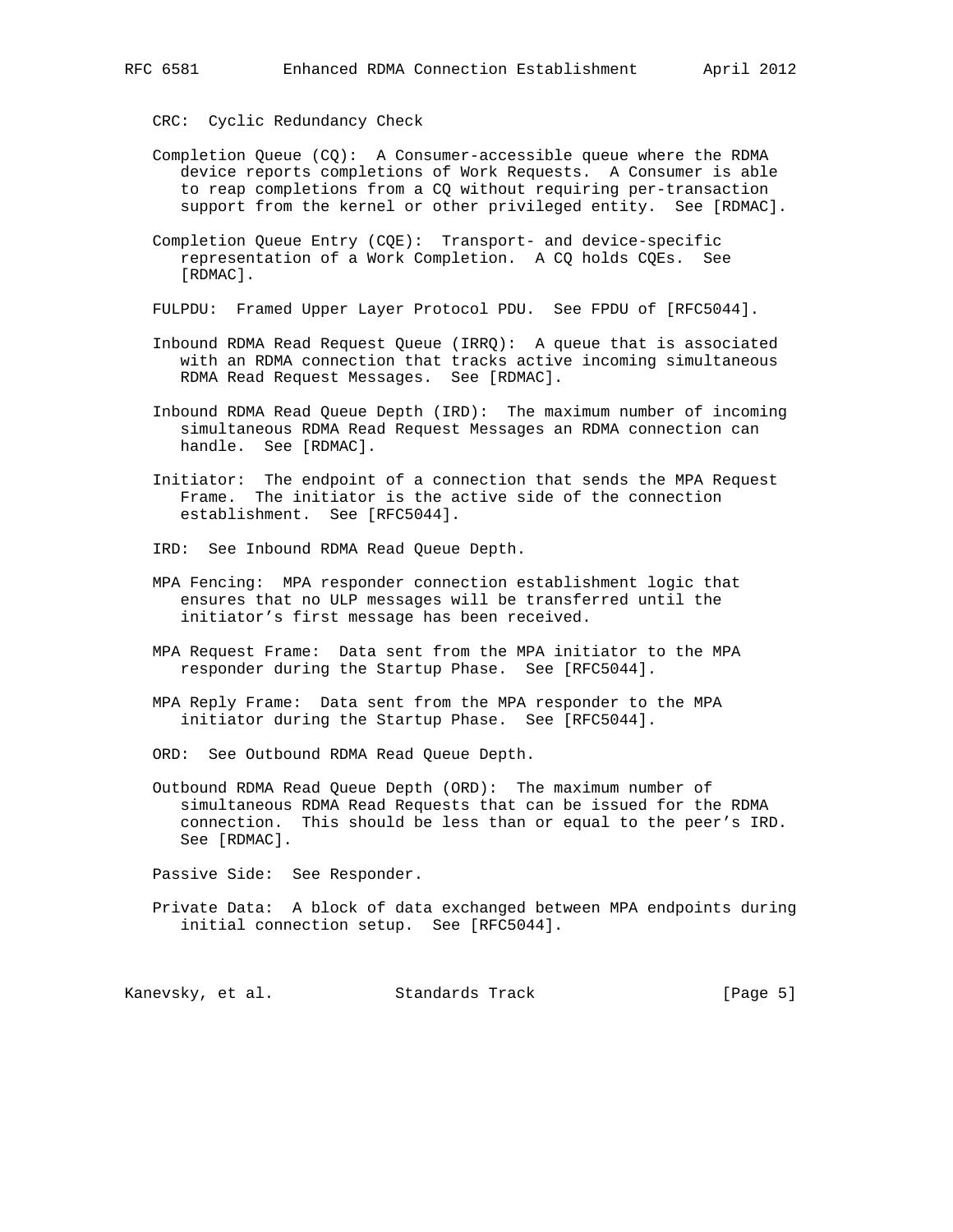- Queue Pair (QP): A Queue Pair is the set of Work Queues associated exclusively with a single Endpoint (first defined in [VIA]). The Send Queue (SQ), Receive Queue (RQ), and Inbound RDMA Read Queue (IRQ) are considered to be part of the Queue Pair. The potentially shared Completion Queue (CQ) and Shared Receive Queue (SRQ) are not. See [RDMAC].
- Remote Peer: The MPA protocol implementation on the opposite end of the connection. Used to refer to the remote entity when describing protocol exchanges or other interactions between two nodes. See [RFC5044].
- Responder: The connection endpoint that responds to an incoming MPA connection request (the MPA Request Frame). The responder is the passive side of the connection establishment. See [RFC5044].
- Ready to Receive (RTR): RTR is an indication provided by the last connection establishment message sent from the initiator to the responder. An RTR indicates that the initiator is ready to receive messages and that connection establishment is completed.
- Startup Phase: The initial exchanges of an MPA connection that serves to more fully identify MPA endpoints to each other and pass connection-specific setup information to each other. See [RFC5044].
- Shared Receive Queue (SRQ): A shared pool of Receive Work Requests posted by the Consumer that can be allocated by multiple RDMA endpoints (QP). See [RDMAC].
- Tagged (DDP) Message: A DDP Message that targets a Tagged Buffer that is explicitly advertised to the Remote Peer through exchange of an STag (memory handle), offset in the memory region identified by STag, and length [RFC5040].
- Untagged (DDP) Message: A DDP Message that targets an Untagged Buffer associated with a queue specified the by Queue Number (QN). [RFC5040].
- Work Queue: An element of a QP that allows user-space applications to submit Work Requests directly to network hardware (first defined in [VIA]). Specific Work Queues include the Send Queue (SQ) for transmit requests, Receive Queue (RQ) for receive requests specific to a single endpoint, and Shared Receive Queues (SRQs) for receive requests that can be allocated by one or more endpoints. See [RDMAC].

Kanevsky, et al. Standards Track [Page 6]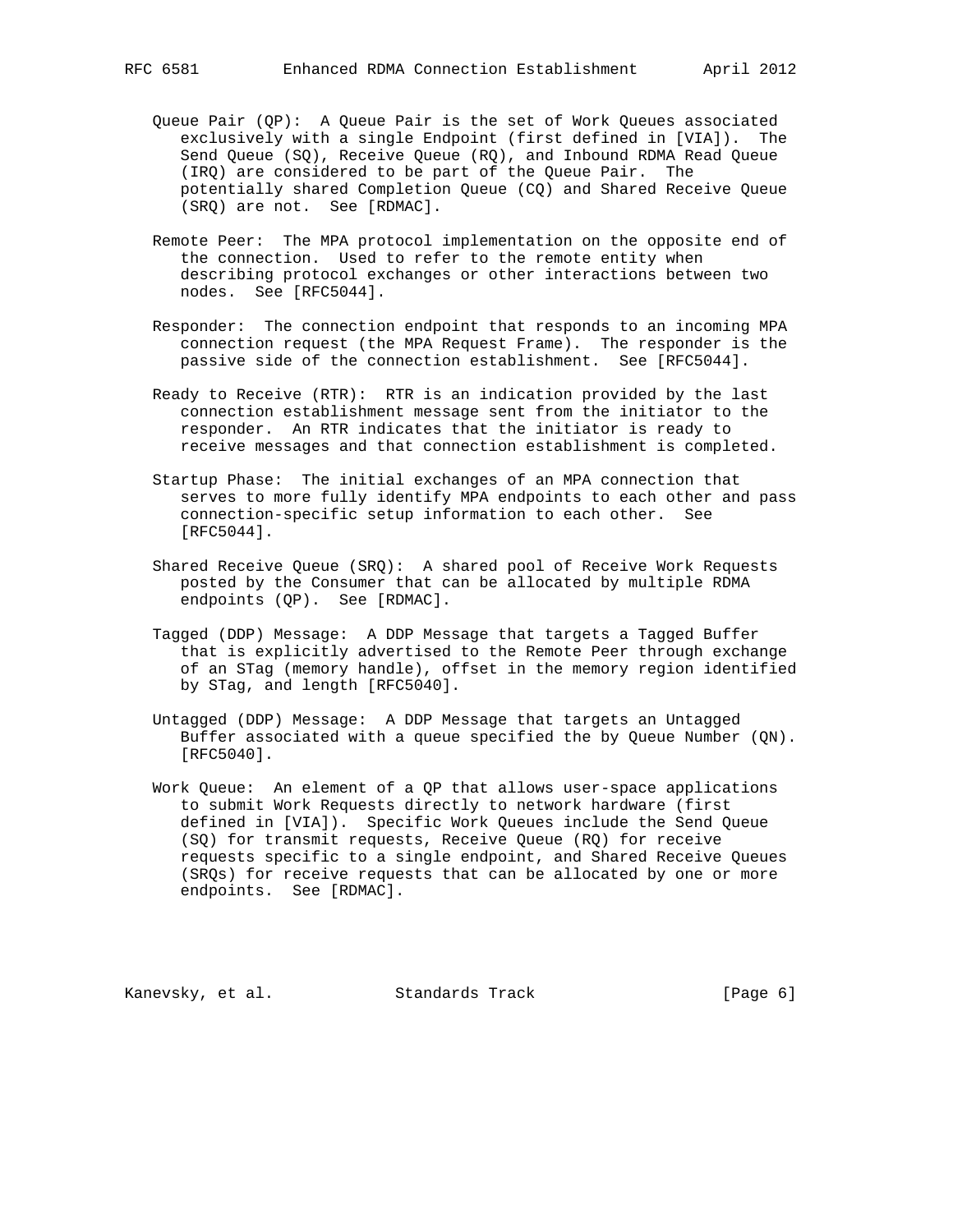Work Queue Element (WQE): Transport- and device-specific representation of a Work Request. See [RDMAC].

 Work Request: An elementary object used by Consumers to enqueue a requested operation (WQEs) onto a Work Queue. See [RDMAC].

4. Motivations

 The goal of this document is two-fold. The first is to extend support from the current client-server model for RDMA connection setup to a peer-to-peer model. The second is to add negotiation of the RDMA Read Queue size for both sides of an RDMA connection.

4.1. Standardization of RDMA Read Parameter Configuration

 Most RDMA applications are developed using a transport-neutral Application Programming Interface (API) to access RDMA services based on a "Queue Pair" paradigm as originally defined by the Virtual Interface Architecture [VIA], refined by the Direct Access Programming Library [DAPL], and most commonly deployed with the OpenFabrics API [OFA].

 These transport-neutral APIs seek to provide a common set of RDMA services whether the underlying transport is, for example, RDDP over MPA, RDDP over SCTP, or InfiniBand.

 The common model for establishing an RDMA connection has the following steps:

- o The passive side ULP listens for connection requests.
- o The active side ULP submits a connection request using an RDMA endpoint ("Queue Pair"), the desired destination, and the parameters to be used for the connection. Those parameters include both RDMA-layer characteristics, such as the number of simultaneous RDMA Read Requests to be allowed, and application specific data (typically referred to as "Private Data").
- o The passive side ULP receives a connection request, which includes the identity of the active side and the requested connection characteristics. The passive side ULP uses this information to decide whether to accept the connection, and if it is to be accepted, how to create and/or configure the RDMA endpoint.

Kanevsky, et al. Standards Track [Page 7]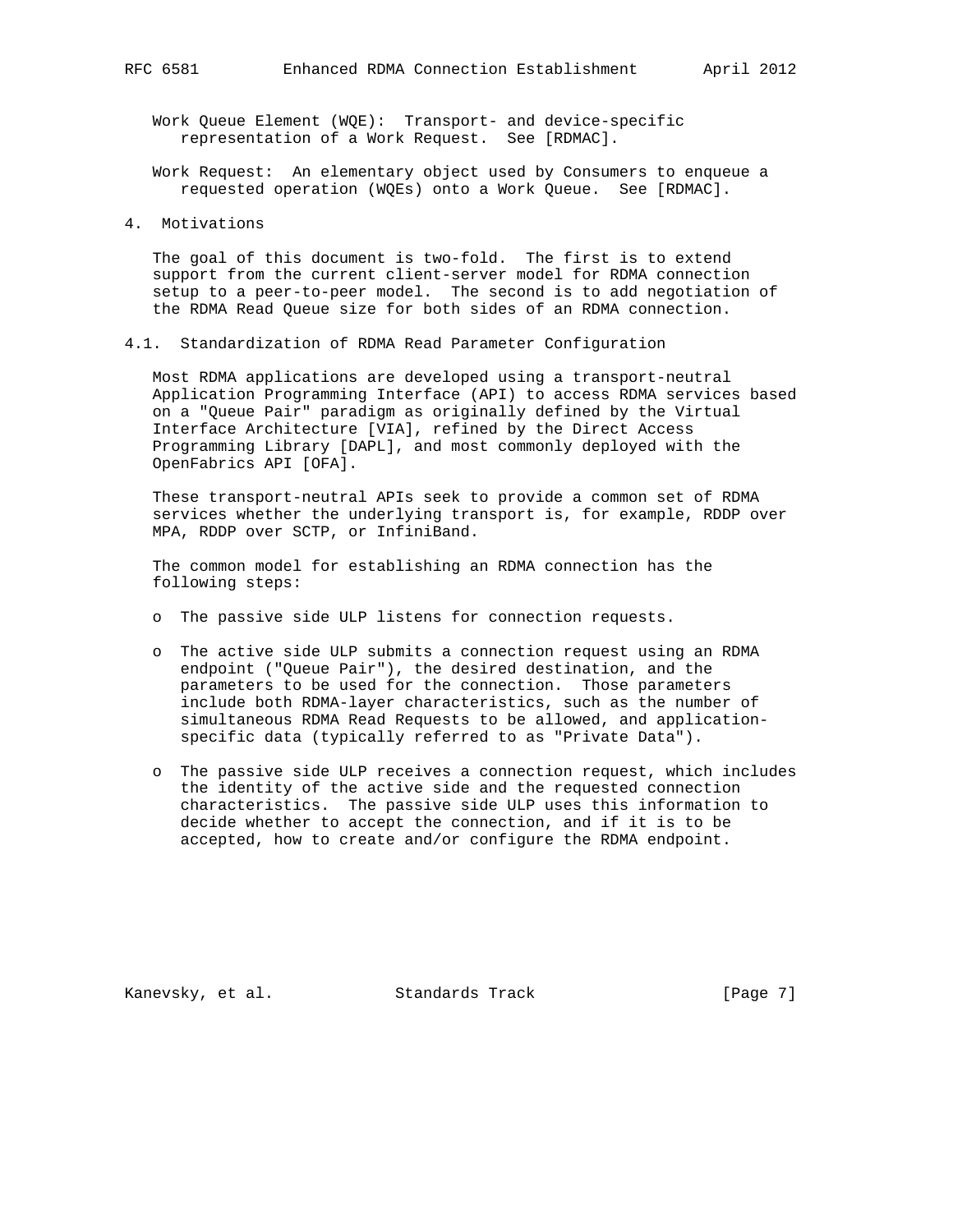- o If accepting, the passive side ULP submits its acceptance of the connection request. This local accept operation includes the RDMA endpoint to be used and the connection characteristics (both the RDMA configuration and any application-specific Private Data to be returned).
- o The active side receives confirmation that the connection has been accepted, what the configured connection characteristics are, and any application-supplied Private Data.

 As currently defined, DDP connection establishment requires the ULP to encode the RDMA configuration in the application-specific Private Data. This results in undesirable duplication of logic to cover RDMA characteristics of both InfiniBand and RDDP for each ULP, and to specify for InfiniBand and RDDP the extraction of the RDMA characteristics for each ULP.

 Both RDDP and InfiniBand support an initial Private Data exchange; therefore, a standard definition of the RDMA characteristics within the Private Data section would enable common connection establishment APIs to format the RDMA characteristics based on the same API information used when establishing either protocol to form the connection. The application would then only have to indicate that it was using this standard format to enable common connection establishment procedures to apply common code to properly parse these fields and configure the RDMA endpoints accordingly. Exchange of parameters necessary to perform RDMA Read operations is a common usage of the initial Private Data exchange.

 One of the RDMA operations that is defined in [RDMAC] is an RDMA Read. RDMA Read operations are performed using an untagged message sent from a Queue Pair (QP) on the local endpoint to a QP on the remote endpoint targeting the Inbound RDMA Read Request Queue (QN=1 or Inbound RDMA Read Request Queue (IRRQ)) associated with the connection. RDMA Read responses transfer data associated with each RDMA Read Request from the remote endpoint to the local endpoint using tagged messages. An inbound RDMA Read Request remains on the IRRQ from the time that it is received until the time that the last tagged message associated with the RDMA request is acknowledged. The IRRQ is associated with a QP but is not a Work Queue. Instead, the IRRQ is a stand-alone queue that is used to manage RDMA Read Requests associated with a QP. See [RDMAC], Section 6 for more information regarding QPs and IRRQ. One of the characteristics that must be configured for a QP is the size of the IRRQ. This parameter is called the Inbound RDMA Read Queue Depth (IRD). Another characteristic of a QP that must be configured is a local limit on the number of simultaneous outbound RDMA Read Requests based on the size of the remote endpoint QP's IRRQ. This parameter is call the

Kanevsky, et al. Standards Track [Page 8]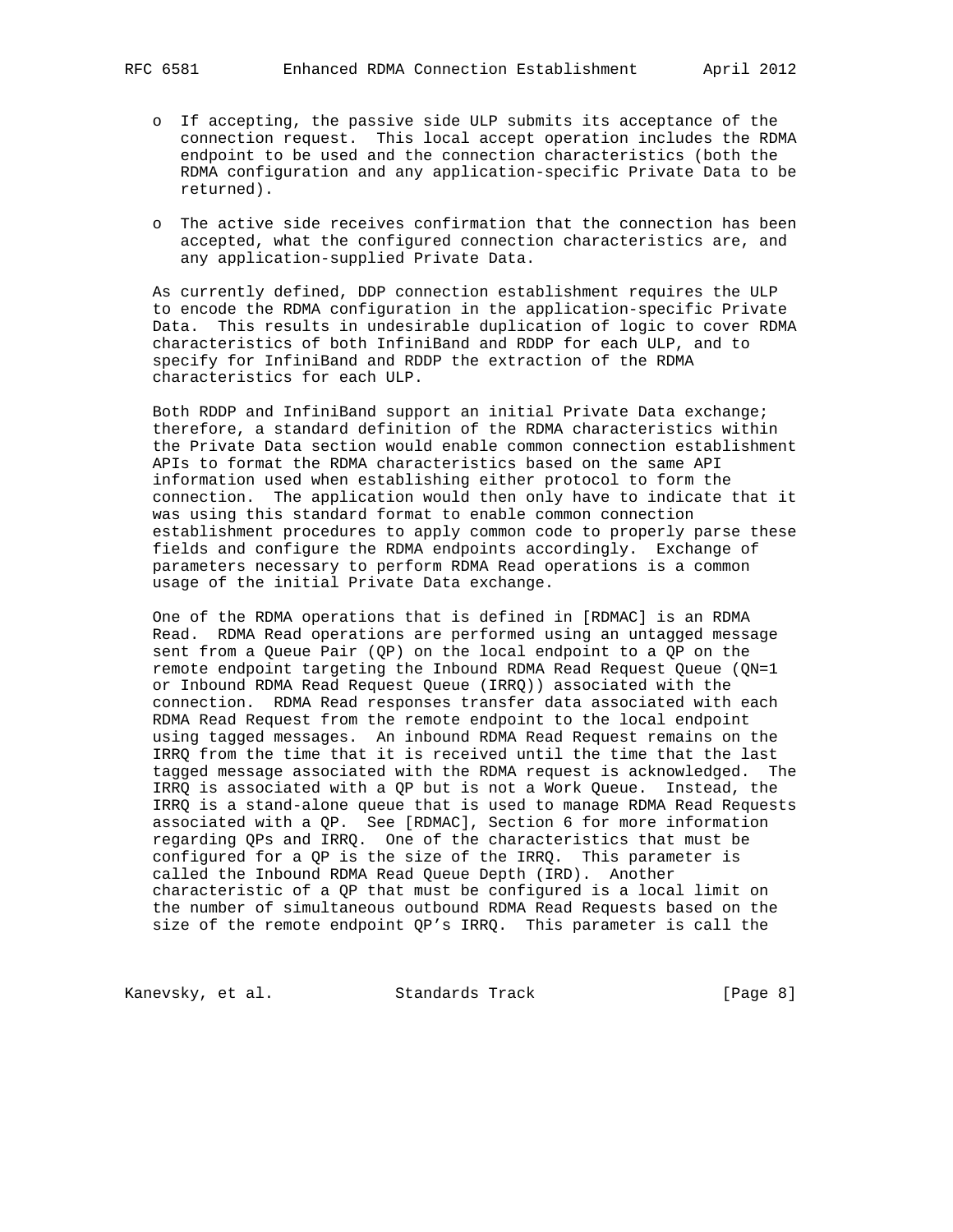Outbound RDMA Read Queue Depth (ORD). ORD is used to limit the number of simultaneous RDMA Read Requests such that the local endpoint does not overrun the remote endpoint's IRRQ depth or IRD. Note that outbound RDMA Reads are submitted to a QP's Send Queue at the local peer, not to a separate outbound RDMA Read Request queue on the local peer. The local endpoint uses ORD to strictly limit simultaneous Read Requests so that IRRQ overruns do not occur at the remote endpoint.

 Determination of the values of the ORD and IRD are left to the ULP by the current RDDP suite of protocols and also by [RDMAC]. Since this negotiation of ORD and IRD is typical, it is desirable to provide a common mechanism as described in this document.

### 4.2. Enabling MPA Mode

 MPA defines encoding of DDP Segments in Framed Upper Layer Protocol PDUs (FULPDUs). Generation of FULPDUs requires the ability to periodically insert MPA Markers and to generate the MPA CRC-32c for each frame. Reception may require parsing/removing the markers after using them to identify MPA Frame boundaries and validation of the MPA-CRC32c.

 A major design objective for MPA was to ensure that the resulting TCP stream would be fully compliant for any and all TCP-aware middleboxes. The challenge is that while only some TCP payload streams are a valid stream of MPA FULPDUs, any sequence of bytes is a valid TCP payload stream. The determination that a given stream is in a specific MPA mode cannot be made at the MPA or TCP layer. Therefore, enabling of MPA mode is handled by the ULP.

The MPA protocol can be viewed as having two parts:

- o a specification of generation and reception of MPA FULPDUs. This is unchanged by enhanced RDMA connection establishment.
- o a pre-MPA exchange of messages to enable a specific MPA mode for the TCP connection. Enhanced RDMA connection establishment extends this protocol with two new features.

 In typical implementations, generation and reception of MPA FULPDUs is handled by hardware. The exchange of the MPA Request and Reply Frames is then handled by host software. As will be explained, this implementation split impedes applications that are not compatible with the client-server assumptions in the current MPA Request/Reply exchange.

Kanevsky, et al. Standards Track [Page 9]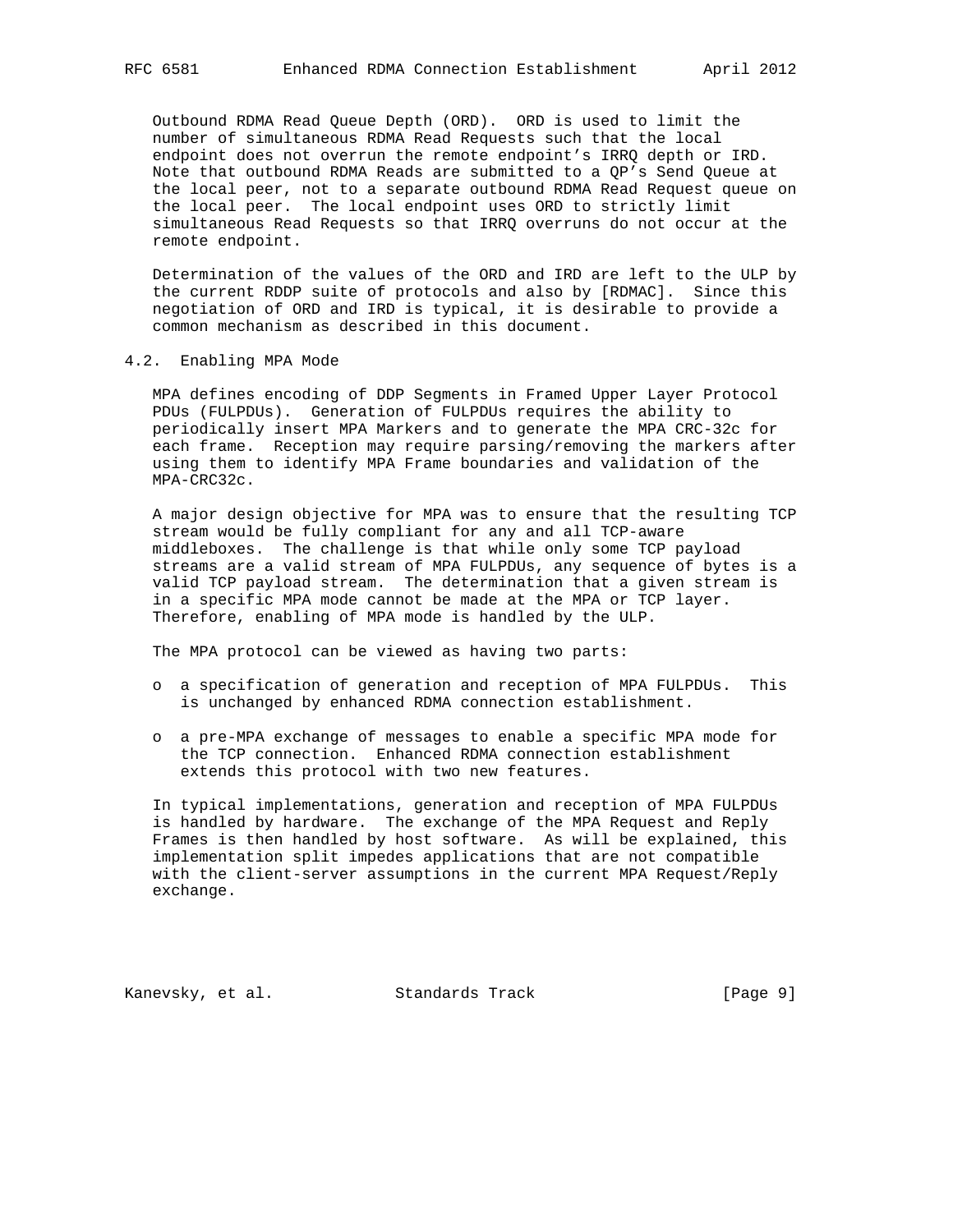# 4.3. Lack of Explicit RTR in MPA Request/Reply Exchange

 The exchange of MPA Request and Reply messages to place a TCP connection in MPA mode is specified in [RFC5044]. This protocol provides many benefits to the design of MPA FULPDU hardware:

- o The ULP is responsible for specifying the exact MPA Mode (Markers enabled or disabled, CRC-32c enabled or suppressed) and the point in the TCP streams (inbound and outbound) where MPA Frames will begin.
- o Before the first MPA Frame is transmitted, all pre-MPA mode TCP payloads will have been acknowledged by the peer. Therefore, it is never necessary to generate a retransmission that mixes pre-MPA and MPA payload.
- o Before MPA reception is enabled, all incoming pre-MPA mode TCP payloads will have been acknowledged. Therefore, the host will never receive a TCP segment that mixes pre-MPA and MPA payload.

 The limitation of the current MPA Request/Reply exchange is that it does not define a Ready to Receive (RTR) indication that the active side would send, so that the passive side can know that the last non- MPA payload (the MPA Reply) had been received.

 Instead, the role of an RTR indication is piggybacked on the first MPA FULPDU sent by the active side. This is actually a valuable optimization for all applications that fit the classic client-server model. The client only initiates the connection when it has a request to send to the server, and the server has nothing to send until it has received and processed the client request.

 Even applications where the server sends some configuration data immediately can easily send the same information as application Private Data in the MPA Reply. So the currently defined exchange works for almost all applications.

 Many peer-to-peer applications, especially those involving cluster calculations (frequently using Message Passing Interface (MPI) [UsingMPI] or [RDS]), have no natural client or server roles ([PPMPI] [OpenMP]). Typically, one member of the cluster is arbitrarily selected to initiate the connection when the distributed task is launched, while the other accepts it. At startup time, however, there is no way to predict which node will have the first message to actually send. Immediately establishing the connections is valuable because it reduces latency once results are ready to transmit and it validates connectivity throughout the cluster.

Kanevsky, et al. Standards Track [Page 10]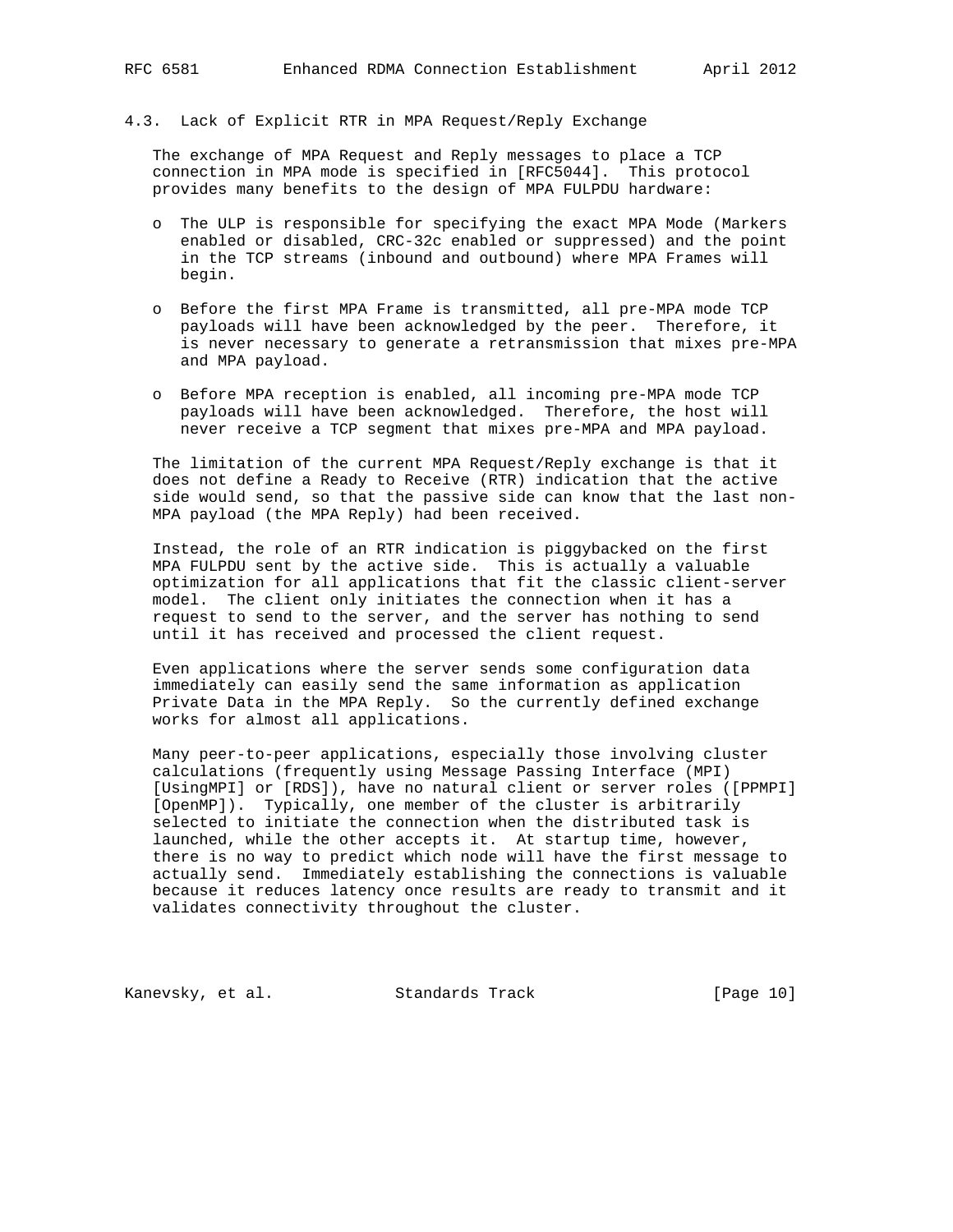The lack of an explicit RTR indication in the MPA Request/Reply exchange forces all applications to have a first message from the connection initiator, whether or not this matches the application communication model.

## 4.4. Limitations on ULP Workaround

 The requirement that the RDMA connection initiator sends the first message does not appear to be onerous on first examination. The natural question is why the application layer would not simply generate a dummy message when there is no other message to submit.

 There are three factors that make this workaround unsuitable for many peer-to-peer applications:

- o Transport-Neutral APIs.
- o Work/Completion Queue Accounting.
- o Host-based implementation of MPA Fencing.

4.4.1. Transport-Neutral APIs

 Many of these applications access RDMA services using a transport neutral API such as [DAPL] or [OFA]. Only RDDP over TCP [RFC5044] has a first message requirement. Other RDMA transports, including RDDP over SCTP (see [RFC5043]) and InfiniBand (see [IBTA]), do not.

 Application or middleware communications can be expressed as transport-neutral RDMA operations, allowing lower software layers to translate to transport and device specifics. Having a distinct extra message that is required only for one transport undermines the application's goal of being transport neutral.

#### 4.4.2. Work/Completion Queue Accounting

 RDMA local APIs conventionally use Work Queues to submit requests (Work Queue elements or WQEs) and to asynchronously receive completions (in Completion Queues or CQs).

 Each Work Request can generate a Completion Queue Entry (CQE). Completions for successful transmit Work Requests are frequently suppressed, but the CQ capacity must account for the possibility that each will complete in error. A CQ can receive completions from multiple Work Queues.

Kanevsky, et al. Standards Track [Page 11]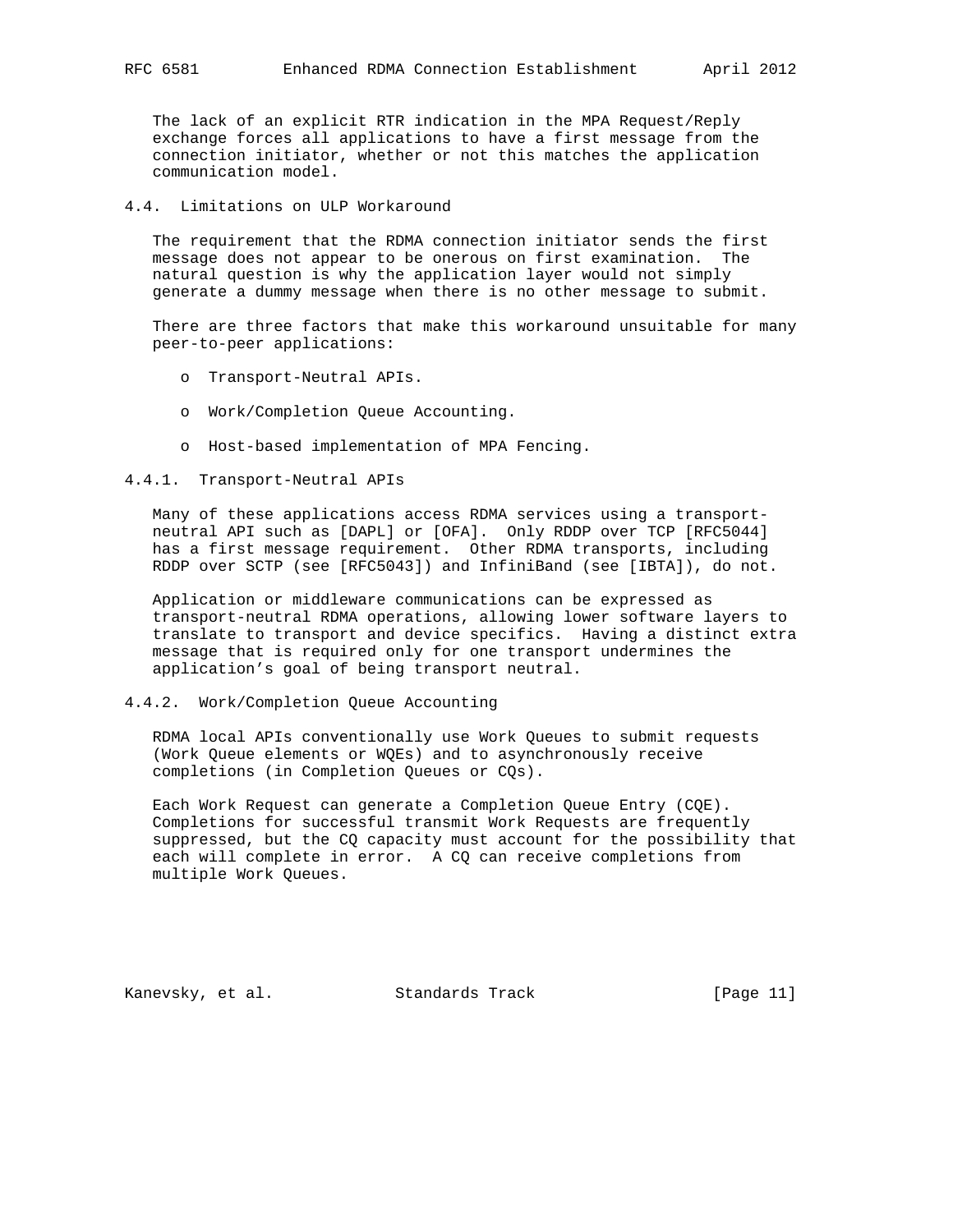CQs are defined to allow hardware RDMA implementations to generate CQEs directly to a user-space-mapped buffer. This enables a user space RDMA Consumer to reap completions without requiring kernel intervention.

 A hardware RDMA implementation cannot reasonably wait for an available slot in the CQ. The queue must be sized such that an overflow will not occur. When an overflow does occur, it is considered a catastrophic error and will typically require tearing down all RDMA connections using that CQ.

 This style of interface is very efficient, but places a burden on the application to properly size each CQ to match the Work Queues that feed it.

 While the format of both WQEs and CQEs is transport and device dependent, a transport-neutral API can deal with WQEs and CQEs as abstract transport- and device-neutral objects. Therefore, the number of WQEs and CQEs required for an application can be transport and device neutral.

 The capacity of the Work Queues and CQs can be calculated in an abstract transport- and device-neutral fashion. If a dummy operation approach is used, it would require lower layers to know the usage model, and would disrupt the calculations by inserting a dummy "operation" Work Request and filtering out the matching completion. The lower layer does not know the usage model on which the queue sizes are built, nor does it know how frequently an insertion will be required.

## 4.4.3. Host-based Implementation of MPA Fencing

 Many hardware implementations of RDDP using MPA/TCP do not handle the MPA Request/Reply exchange in hardware, rather they are handled by the host processor in software. With such designs, it is common for the MPA Fencing to be implemented in the user-space, device-specific library (commonly referred to as a 'User Verbs' library or module).

 When the generation and reception of MPA FULPDUs are already dedicated to hardware, a Work Completion can only be generated by an untagged message, since arrival of a message for a tagged buffer does not necessarily generate a completion and is done without any interaction with ULP [RFC5040].

Kanevsky, et al. Standards Track [Page 12]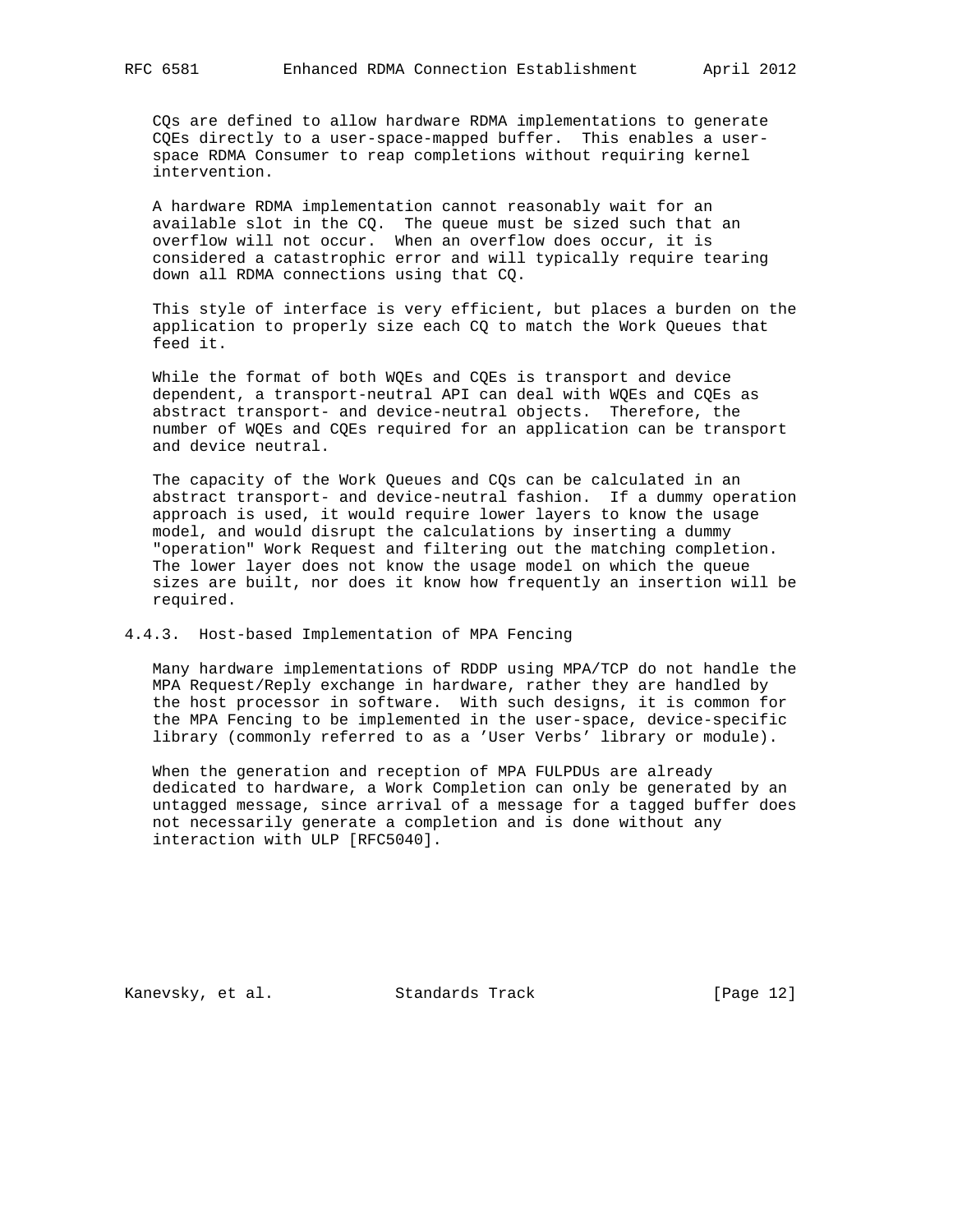5. Enhanced MPA Connection Establishment

 Below we provide an overview of Enhanced Connection Setup. The goal is to allow standard negotiation of the ORD/IRD setting on both sides of the RDMA connection and/or to negotiate the initial data transfer operation by the initiator when the existing 'client sends first' rule does not match application requirements.

 The RDMA connection initiator sends an MPA Request, as specified in [RFC5044]; the new format defined here allows for:

- o Standardized negotiation of ORD and IRD.
- o Negotiation of RTR functionality and the RDMA message type to use as the RTR indication.

 The RDMA connection responder processes the MPA Request and generates an MPA Reply, as specified in [RFC5044]; the new format completes the negotiation.

 The local interface needs to provide a way for a ULP to request the use of explicit RTR indication on a per-application or per-connection basis when an explicit RTR indication will be required. Piggybacking the RTR on a Client's first message is a valuable optimization for most connections.

 The RDMA connection initiator MUST NOT allow any later FULPDUs to be transmitted before the RTR indication. One method to achieve this is to delay notifying the ULP that the RDMA connection has been established until after any required RTR indication has been transmitted.

 All MPA exchanges are performed via TCP prior to RDMA establishment, and are therefore signaled via TCP and not via RDMA completion.

Kanevsky, et al. Standards Track [Page 13]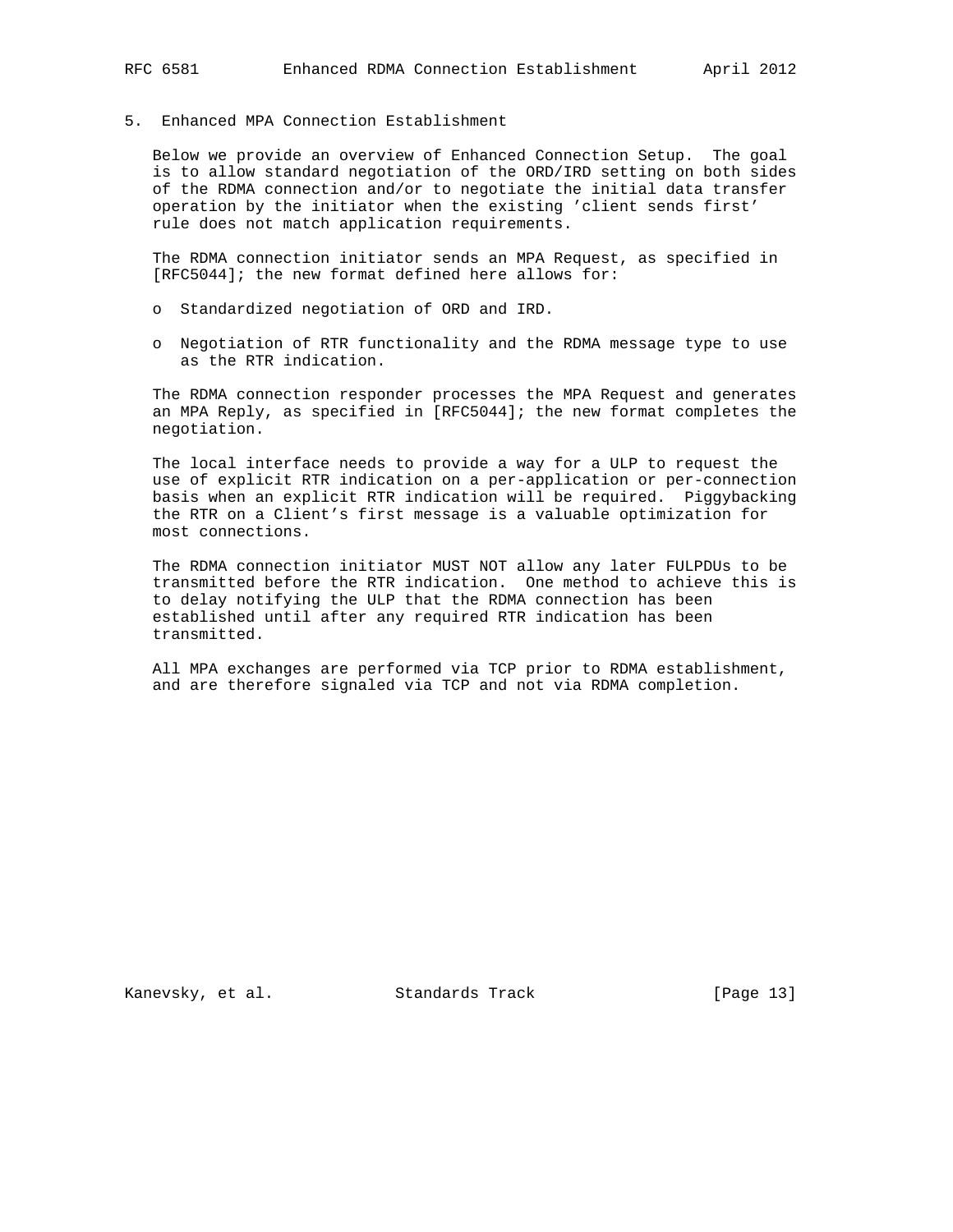# 6. Enhanced MPA Request/Reply Frames

 Enhanced RDMA connection establishment uses an alternate format for MPA Requests and Replies as follows:

 $0$  1 2 3 0 1 2 3 4 5 6 7 8 9 0 1 2 3 4 5 6 7 8 9 0 1 2 3 4 5 6 7 8 9 0 1 +-+-+-+-+-+-+-+-+-+-+-+-+-+-+-+-+-+-+-+-+-+-+-+-+-+-+-+-+-+-+-+-+ 0 | | + Key (16 bytes containing "MPA ID Req Frame") + 4 | (4D 50 41 20 49 44 20 52 65 71 20 46 72 61 6D 65) | + Or (16 bytes containing "MPA ID Rep Frame") + 8 | (4D 50 41 20 49 44 20 52 65 70 20 46 72 61 6D 65) | + +  $\overline{12}$  | +-+-+-+-+-+-+-+-+-+-+-+-+-+-+-+-+-+-+-+-+-+-+-+-+-+-+-+-+-+-+-+-+ 16 |M|C|R|S| Res | Rev | PD\_Length +-+-+-+-+-+-+-+-+-+-+-+-+-+-+-+-+-+-+-+-+-+-+-+-+-+-+-+-+-+-+-+-+ | | ˜ ˜ ˜ Private Data ˜ | | | +-+-+-+-+-+-+-+-+-+-+-+-+-+-+-+-+ | | +-+-+-+-+-+-+-+-+-+-+-+-+-+-+-+-+

Key: Unchanged from [RFC5044].

- M: Unchanged from [RFC5044].
- C: Unchanged from [RFC5044].
- R: Unchanged from [RFC5044].
- S: One, if the Private Data begins with the enhanced RDMA connection establishment data; 0 otherwise.
- Res: One bit smaller than in [RFC5044]; otherwise unchanged. In [RFC5044], the 'Res' field, in which the newly defined 'S' bit resides, is reserved for future use. [RFC5044] specifies that 'Res' MUST be set to zero when sending and MUST NOT be checked on reception, making use of 'S' bit backwards compatibility with the original MPA Frame format. When the 'S' bit is set to zero, no additional Private Data is used for enhanced RDMA connection establishment; therefore, the resulting MPA Request and Reply Frames are identical to the unenhanced protocol.

Kanevsky, et al. Standards Track [Page 14]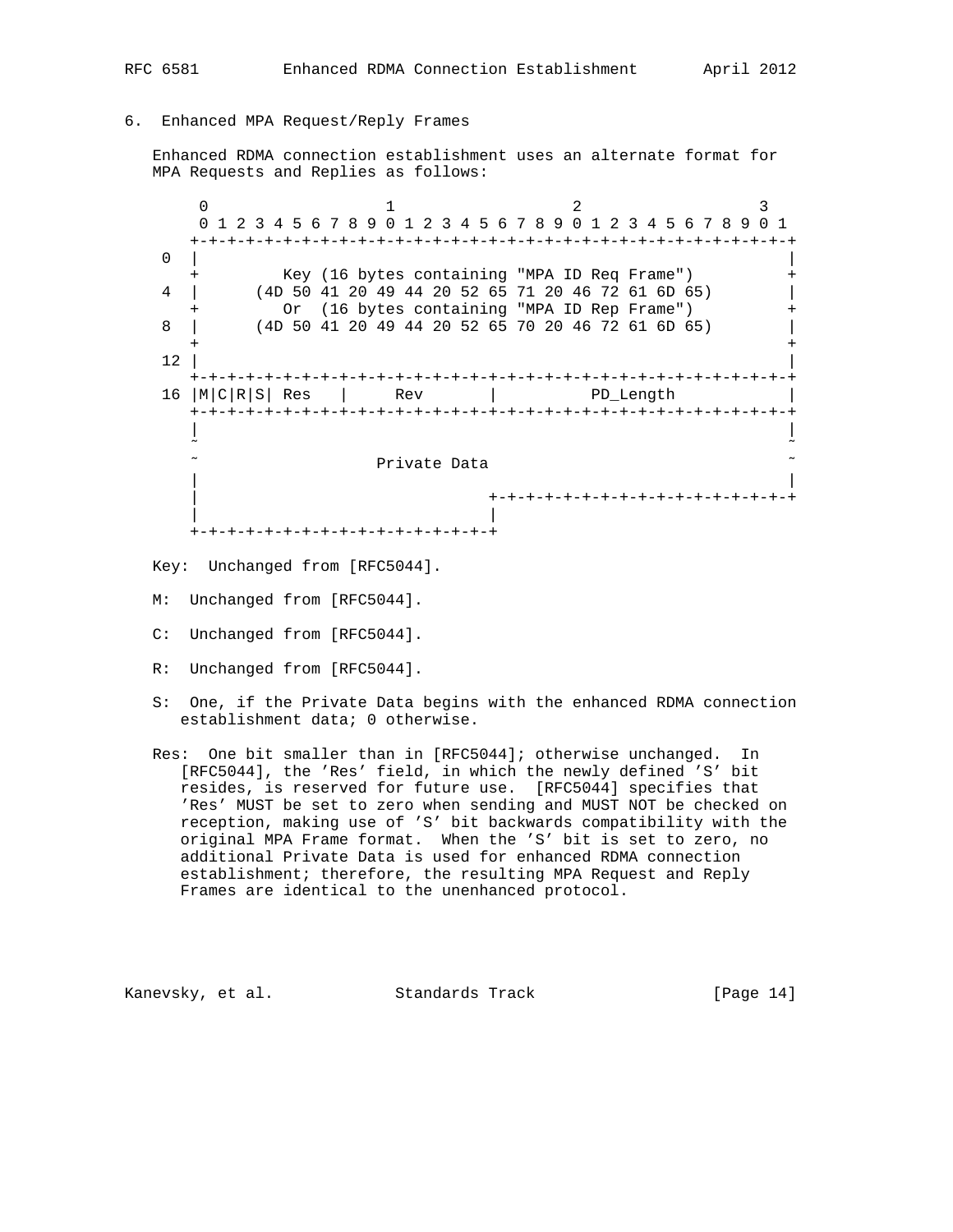- Rev: This field contains the revision of MPA. To use any enhanced connection establishment feature, this MUST be set to two or higher. If no enhanced connection establishment features are desired, it MAY be set to one. A host accepting MPA connections MUST continue to accept MPA Requests with version one, even if it supports version two.
	- PD\_Length: Unchanged from [RFC5044]. This is the total length of the Private Data field, including the enhanced RDMA connection establishment data, if present.
	- Private Data: Unchanged from [RFC5044]. However, if the 'S' flag is set, Private Data MUST begin with enhanced RDMA connection establishment data (see Section 9).
- 7. Enhanced SCTP Session Control Chunks

 Enhanced RDMA connection establishment uses the first 32 bits of the Private Data field for IRD and ORD negotiation in the "DDP Stream Session Initiate" and "DDP Stream Session Accept" SCTP Session Control Chunks.

 The type of the SCTP Session Control Chunk is defined by a Function Code (see [RFC4960]). [RFC5043] already defines codes for 'DDP Stream Session Initiate' and 'DDP Stream Session Accept', which are equivalent to an MPA Request Frame and an accepting MPA Reply Frame.

 Enhanced RDMA connection establishment requires three additional function codes listed below:

Enhanced DDP Stream Session Initiate: 0x005

Enhanced DDP Stream Session Accept: 0x006

Enhanced DDP Stream Session Reject: 0x007

 The Enhanced Reject function code MUST be used to indicate rejection of enhanced DDP stream session for a configuration that would have been accepted for unenhanced DDP stream session negotiation.

 The enhanced DDP stream session establishment follows the same rules as the standard DDP stream session establishment as defined in [RFC5043]. ULP-supplied Private Data MUST be included for Enhanced DDP Stream Session Initiate, Enhanced DDP Stream Session Accept, and Enhanced DDP Stream Session Reject messages, and MUST follow the enhanced RDMA connection establishment data in the DDP Stream Session Initiate and the Enhanced DDP Stream Session Accept messages.

Kanevsky, et al. Standards Track [Page 15]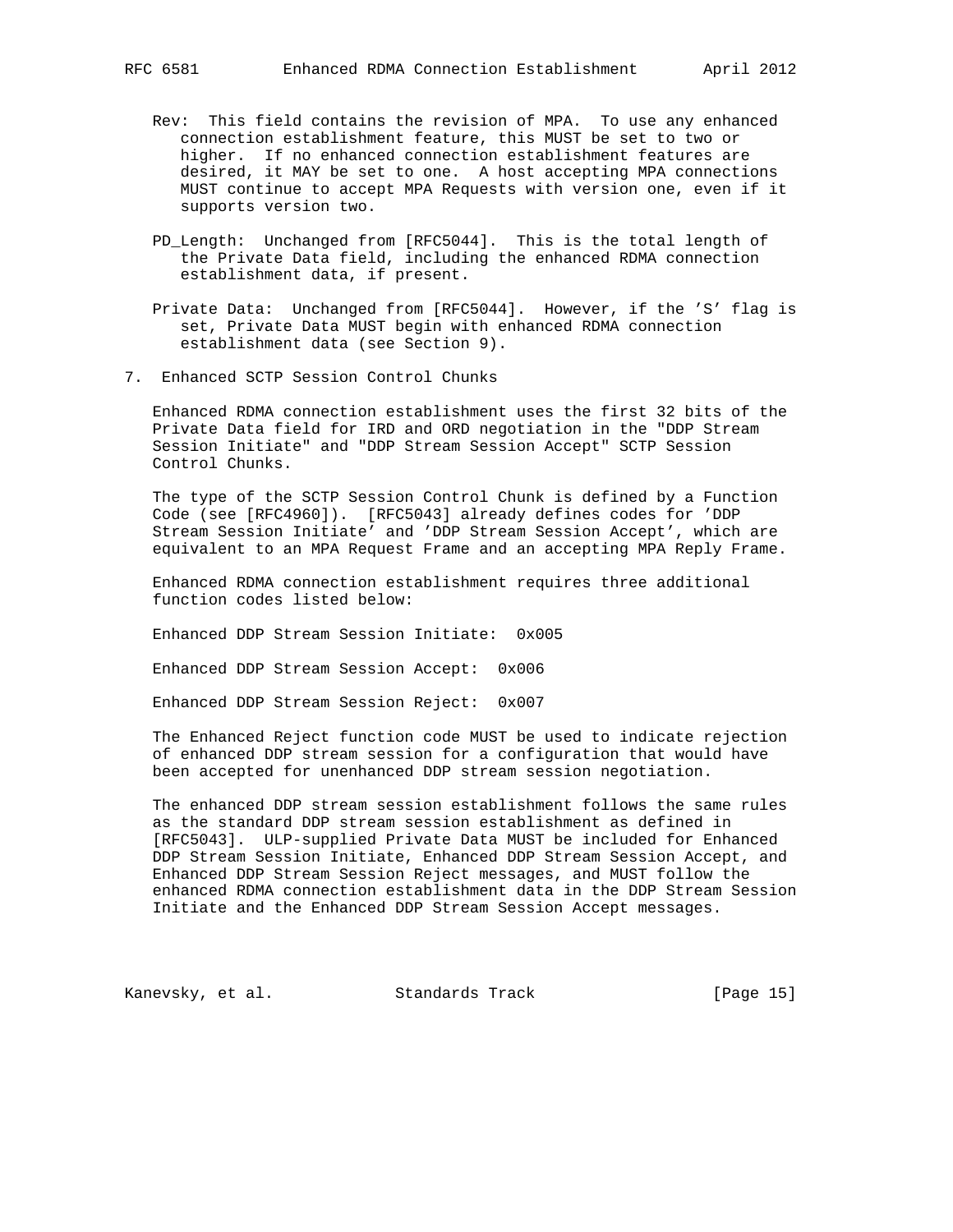Private Data length MUST NOT exceed 512 bytes in any message, including enhanced RDMA connection establishment data.

 Private Data MUST NOT be included in the DDP Stream Session TERM message.

 Received Extended DDP Stream Session Control messages SHOULD be reported to the ULP. If reported, any supplied Private Data MUST be available for the ULP to examine. For example, a received Extended DDP Stream Session Control message is not reported to ULP if none of the requested RTR indication types are supported by the receiver. In this case, the Provider MAY generate a reject reply message indicating which RTR indication types it supports.

 The enhanced DDP stream management MUST use the DDP stream session termination function code to terminate a stream established using enhanced DDP stream session function codes.

 [RFC5043] already supports either side sending the first DDP Message since the Payload Protocol Identifier (PPID) already distinguishes between Session Establishment and DDP Segments. The enhanced RDMA connection establishment provides the ULP a transport-independent way to support the peer-to-peer model.

 The following additional Legal Sequences of DDP Stream Session messages are defined:

- o Enhanced Active/Passive Session Accepted: as with Section 6.2 of [RFC5043], but with the extended opcodes as defined in this document.
- o Enhanced Active/Passive Session Rejected: as with Section 6.3 of [RFC5043], but with the extended opcodes as defined in this document.
- o Enhanced Active/Passive Session Non-ULP Rejected: as with Section 6.4 of [RFC5043], but with the extended opcodes as defined in this document.
- 8. MPA Error Reporting

 The RDMA connection establishment protocol is layered upon the protocols defined in [RFC5040] and [RFC5041]. Any enhanced RDMA connection establishment error generates an MPA termination message to a peer. [RFC5040] defines a triplet of protocol layers, error types, and error codes for error specification. MPA negotiation for RDMA connection establishment uses the following layer and error type for MPA error reporting:

Kanevsky, et al. Standards Track [Page 16]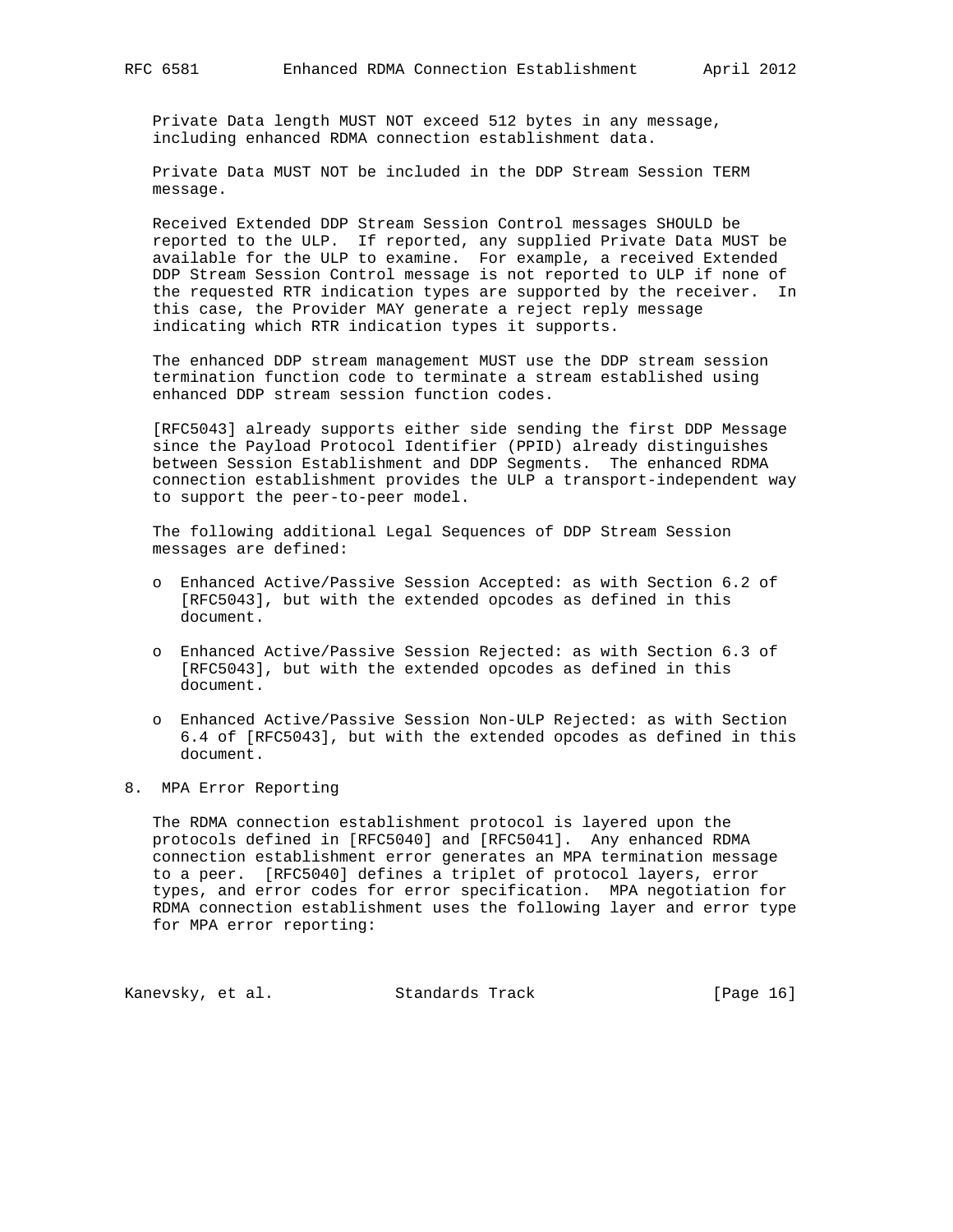Layer: 0x2 - LLP Error Type: 0x0 - MPA

 While [RFC5044] defines four error codes, [RFC5043] does not define any. Enhanced RDMA connection establishment extends the error codes defined in [RFC5044] by adding three new error codes. Thus, enhanced RDMA connection establishment is backward compatible with both [RFC5043] and [RFC5044].

 The following error codes are defined for enhanced RDMA connection establishment negotiation:

| Error Code    | Description                |
|---------------|----------------------------|
| $0 \times 05$ | Local catastrophic         |
| $0 \times 06$ | Insufficient IRD resources |
| $0 \times 07$ | No matching RTR option     |

9. Enhanced RDMA Connection Establishment Data

 Enhanced RDMA connection establishment places the following 32 bits at the beginning of the Private Data field of the MPA Request and Reply Frames or the "DDP Stream Session Initiate" and "DDP Stream Session Accept" SCTP Session Control Chunks. ULP-specified Private Data follows this field. The maximum amount of ULP-specified Private Data is therefore reduced by 4 bytes. Note that this field MUST be sent in network byte order, with the IRD and ORD encoded as 14-bit unsigned integers.

|             |     | 0 1 2 3 4 5 6 7 8 9 0 1 2 3 4 5 6 7 8 9 0 1 2 3 4 5 6 7 8 9 0 1 |  |
|-------------|-----|-----------------------------------------------------------------|--|
|             |     |                                                                 |  |
| $0$ $ A B $ | IRD | C D <br>ORD                                                     |  |
|             |     |                                                                 |  |

IRD: Inbound RDMA Read Queue Depth.

ORD: Outbound RDMA Read Queue Depth.

- A: Control Flag for connection model.
- B: Control Flag for use of a zero-length FULPDU (Send) RTR indication.
- C: Control Flag for use of a zero-length RDMA Write RTR indication.
- D: Control Flag for use of a zero-length RDMA Read RTR indication.

Kanevsky, et al. Standards Track [Page 17]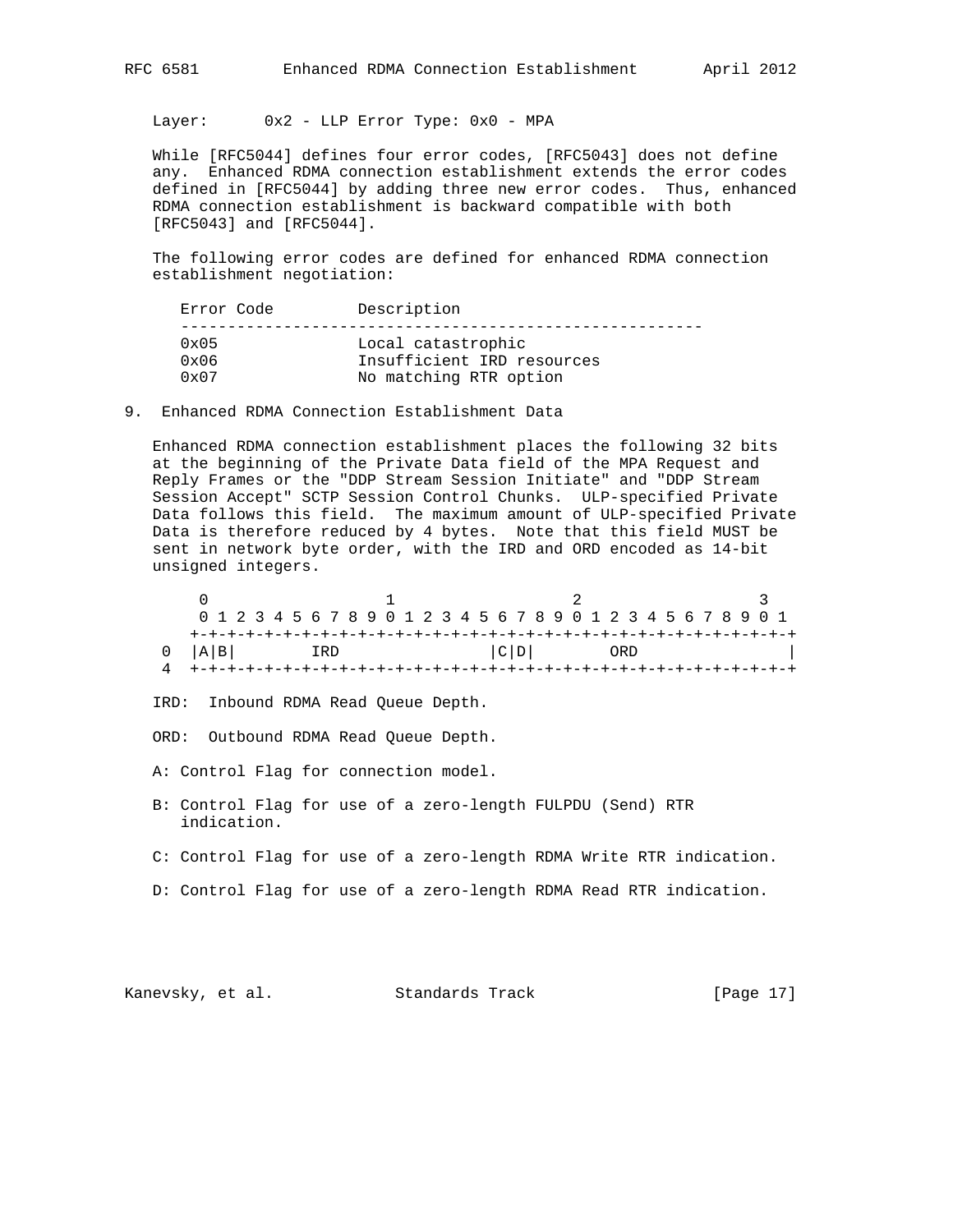## 9.1. IRD and ORD Negotiation

 The IRD and ORD are used for negotiation of Inbound RDMA Read Request Queue depths for both endpoints of the RDMA connection. The IRD is used to configure the depth of the Inbound RDMA Read Request Queue (IRRQ) on each endpoint. ORD is used to limit the number of simultaneous outbound RDMA Read Requests allowed at any given point in time in order to avoid IRRQ overruns at the remote endpoint. In order to describe the negotiation of both local endpoint and remote endpoint ORD and IRD values, four terms are defined:

- Initiator IRD: The IRD value sent in the MPA Request or "DDP Stream Session Initiate" SCTP Session Control Chunk. This is the value of the initiator's IRD at the time of the MPA Request generation. The responder sets its local ORD value to this value or less. The initiator IRD is the maximum number of simultaneous inbound RDMA Read Requests that the initiator can support for the requested connection.
- Initiator ORD: The ORD value in the MPA Request or "DDP Stream Session Initiate" SCTP Session Control Chunk. This is the initial value of the initiator's ORD at the time of the MPA Request generation and also a request to the responder to support a responder IRD of at least this value. The initiator ORD is the maximum number of simultaneous outbound RDMA Read operations that the initiator desires the responder to support for the requested connection.
- Responder IRD: The IRD value returned in the MPA Reply or "DDP Stream Session Accept" SCTP Session Control Chunk. This is the actual value that the responder sets for its local IRD. This value is greater than or equal to the initiator ORD for successful negotiations. The responder IRD is the maximum number of simultaneous inbound RDMA Read Requests that the responder actually can support for the requested connection.
- Responder ORD: The ORD value returned in the MPA Reply or "DDP Stream Session Accept" SCTP Session Control Chunk. This is the actual value that the responder used for ORD and is less than or equal to the initiator IRD for successful negotiations. The responder ORD is the maximum number of simultaneous outbound RDMA Read operations that the responder will allow for the requested connection.

Kanevsky, et al. Standards Track [Page 18]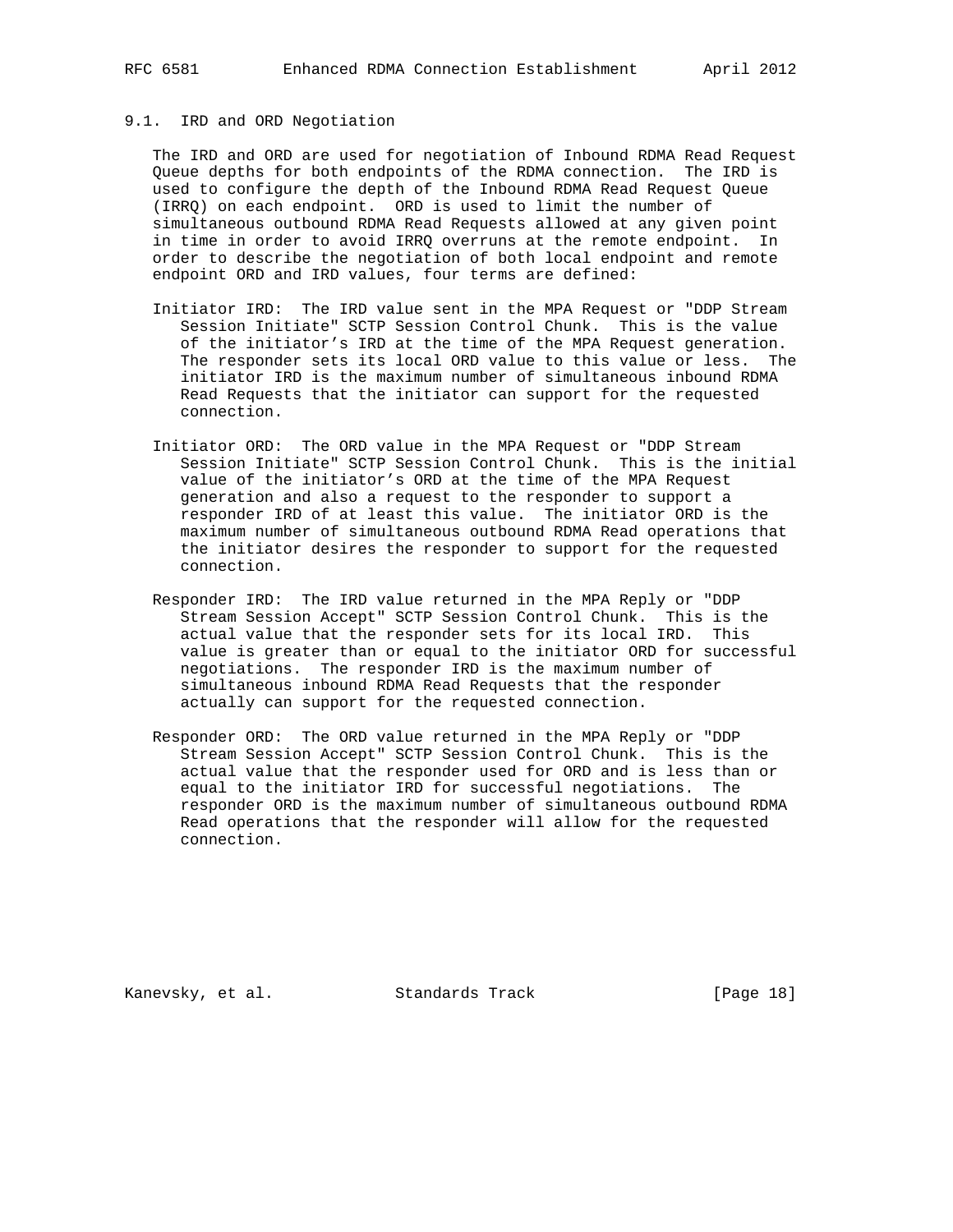The relationships between these parameters after a successful negotiation is complete are the following:

initiator ORD <= responder IRD

responder ORD <= initiator IRD

 The responder and initiator MUST pass the peer's provided IRD and ORD values to the ULP, in addition to using the values as calculated by the preceding rules.

 The responder ORD SHOULD be set to a value less than or equal to the initiator IRD. If the initiator ORD is insufficient to support the selected connection model, the responder IRD MAY be increased; for example, if the initiator ORD is 0 (RDMA Reads will not be used by the ULP) and the responder supports use of a zero-length RDMA Read RTR indication, then the responder IRD can be set to 1. The responder MUST set its ORD at most to the initiator IRD. The responder MAY reject the connection request if the initiator IRD is not sufficient for the ULP-required ORD and specify the required ORD in the MPA Reject Frame responder ORD. Thus, the TERM message MUST contain Layer 2, Error Type 0, Error Code 6.

 Upon receiving the MPA Accept Frame from the responder, the initiator MUST set its IRD at least to the responder ORD and its ORD at most to the responder IRD. If the initiator does not have sufficient resources for the required IRD, it MUST send a TERM message to the responder indicating insufficient resources and terminate the connection due to insufficient resources. Thus, the TERM message MUST contain Layer 2, Error Type 0, Error Code 6.

 The initiator MUST pass the responder provided IRD and ORD to the ULP for both MPA Accept and Reject messages. The initiator ULP can decide its course of action. For example, the initiator ULP may terminate the established connection and renegotiate the responder ORD.

 An all ones value (0x3FFF) indicates that automatic negotiation of the IRD or ORD is not desired, and that the ULP will be responsible for it. The responder MUST respond to an initiator ORD value of 0x3FFF by leaving its local endpoint IRD value unchanged and setting the IRD to 0x3FFF in its reply message. The initiator MUST leave its local endpoint ORD value unchanged upon receiving a responder IRD value of 0x3FFF. The responder MUST respond to an initiator IRD value of 0x3FFF by leaving its local endpoint ORD value unchanged, and setting ORD to 0x3FFF in its reply message. The initiator MUST leave its local endpoint IRD value unchanged upon receiving a responder ORD value of 0x3FFF.

Kanevsky, et al. Standards Track [Page 19]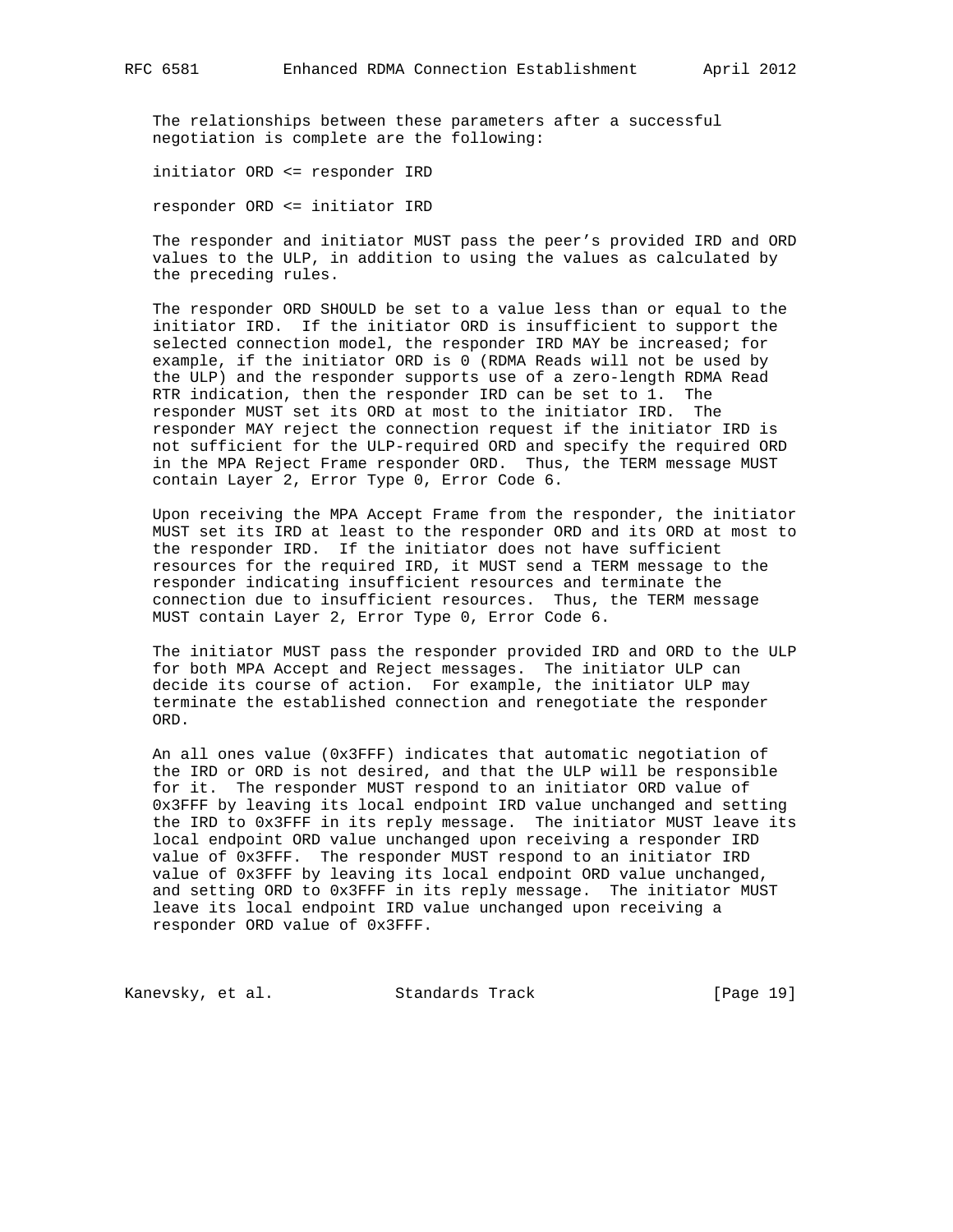#### 9.2. Peer-to-Peer Connection Negotiation

 Control Flag A value 1 indicates that a peer-to-peer connection model is being performed, and value 0 indicates a client-server model. Control Flag B value 1 indicates that a zero-length FULPDU (Send) RTR indication is requested for the initiator and supported by the responder, respectively, 0 otherwise. Control Flag C value 1 indicates that a zero-length RDMA Write RTR indication is requested for the initiator and supported by the responder, respectively, 0 otherwise. Control Flag D value 1 indicates that a zero-length RDMA Read RTR indication is requested for the initiator and supported by the responder, respectively, 0 otherwise. The initiator MUST set Control Flag A to 1 for the peer-to-peer model. The initiator MUST set each Control Flag B, C, and D to 1 for each of the options it supports, if Control Flag A is set to 1.

 The responder MUST support at least one RTR indication option if it supports Enhanced RDMA connection establishment. If Control Flag A is 1 in the MPA Request message, then the responder MUST set Control Flag A to 1 in the MPA reply message. For each initiator-supported RTR indication option, the responder SHOULD set the corresponding Control Flag if the responder can support that option in an MPA reply. The responder is not required to specify all RTR indication options it supports. The responder MUST set at least one RTR indication option if it supports more than one initiator-specified RTR indication option. The responder MAY include additional RTR indication options it supports, even if not requested by any initiator specified RTR indication options. If the responder does not support any of the initiator-specified RTR indication options, then the responder MUST set at least one RTR indication type option it supports.

 Upon receiving the MPA Accept Frame with Control Flag A set to 1, the initiator MUST generate one of the negotiated RTR indications. If the initiator is not able to generate any of the responder-supported RTR indications, then it MUST send a TERM message to the responder indicating failure to negotiate a mutually compatible connection model or RTR option, and terminate the connection. Thus, the TERM message MUST contain Layer 2, Error Type 0, Error Code 7. The ULP can negotiate a ULP-level RTR indication when a Provider-level RTR indication cannot be negotiated.

 The initiator MUST set Control Flag A to 0 for the client-server model. The responder MUST set Control Flag A to 0 if Control Flag A is 0 in the request. If Control Flag A is set to 0, then Control Flags B, C, and D MUST also be set to 0. On reception, if Control Flag A is set to 0, then Control Flags B, C, and D MUST be ignored.

Kanevsky, et al. Standards Track [Page 20]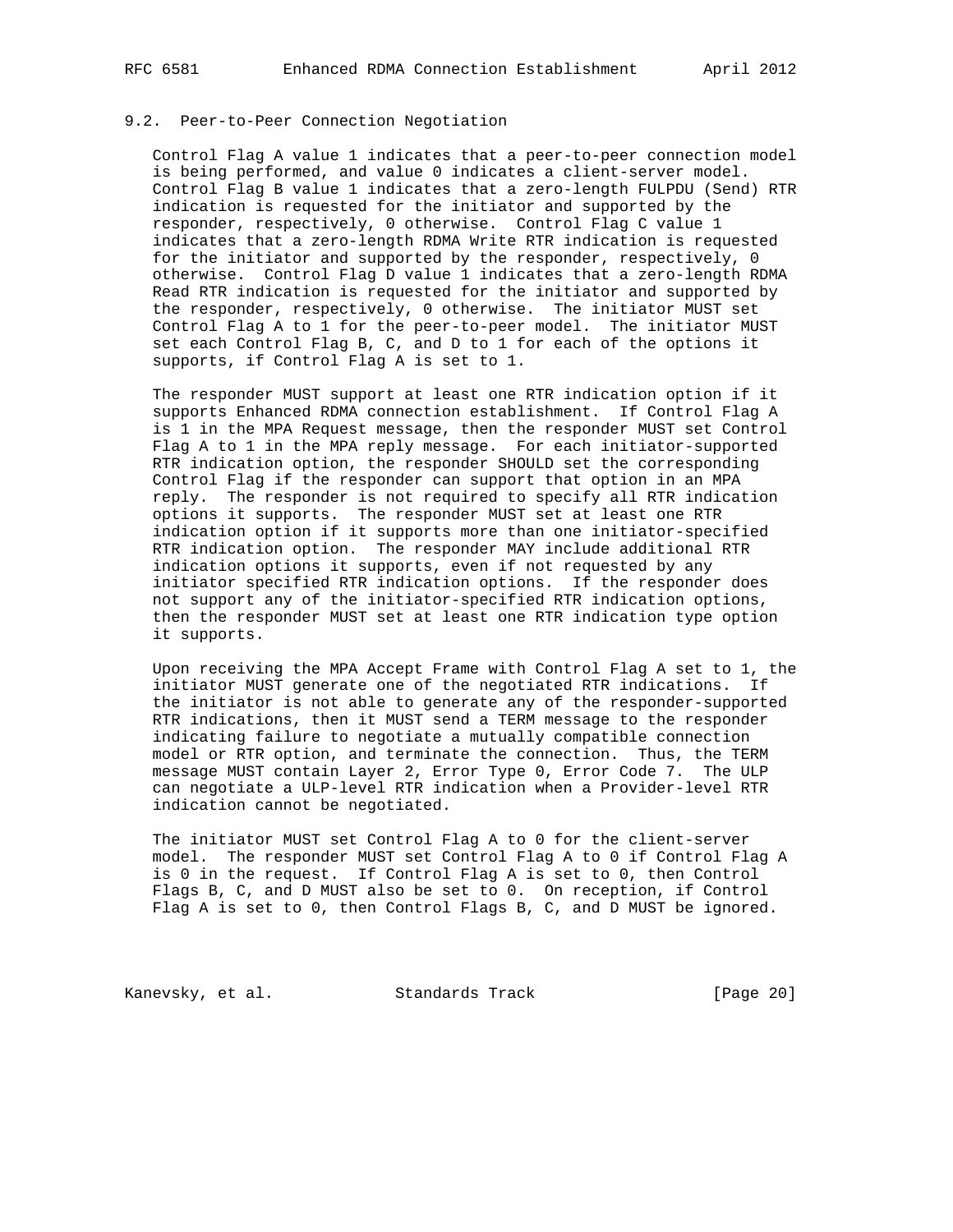9.3. Enhanced Connection Negotiation Flow

 The RTR indication type and ORD/IRD negotiation follows the following order:

- initiator (MPA Request) --> The initiator sets Control Flag A to 1 to indicate the peer-to-peer connection model and sets its initial IRD/ORD on the local endpoint of the connection. The initiator also sets Control Flags B, C, and D to 1 for each initiator supported option of RTR indication.
- responder (MPA Reply) <-- The responder matches the initiator's Control Flag A value and sets ORD/IRD to its local endpoint values based upon the initiator's initial ORD/IRD values and the number of simultaneous RDMA Read Requests required by the ULP. The responder sets Control Flags B, C, and D to 1 for each responder supported option of RTR indication options for the peer-to-peer connection model. The responder also sets its IRD/ORD to actual values.
- initiator (First RDMA Message) --> After the initiator modifies its ORD/IRD to match the responder's values as stated above, the initiator sends the first message of the negotiated RTR indication option. If no matching RTR indication option exists, then the initiator sends a TERM message.

 The initiator or responder MUST generate the TERM message that contains Layer 2, Error Type 0, Error Code 5 when it encounters any error locally for which the special Error Code is not defined in Section 8 before resetting the connection.

#### 10. Interoperability

 The initiator requests enhanced RDMA connection establishment by sending an enhanced RDMA establishment request; an enhanced responder is REQUIRED to respond with an enhanced RDMA connection establishment response, whereas an unenhanced responder treats the enhanced request as incorrectly formatted and closes the TCP connection. All responders are REQUIRED to issue unenhanced RDMA connection establishment responses in response to unenhanced RDMA connection establishment requests.

 The initiator MUST NOT use the enhanced RDMA connection establishment formats or function codes when no enhanced functionality is desired.

The responder MUST continue to accept unenhanced connection requests.

Kanevsky, et al. Standards Track [Page 21]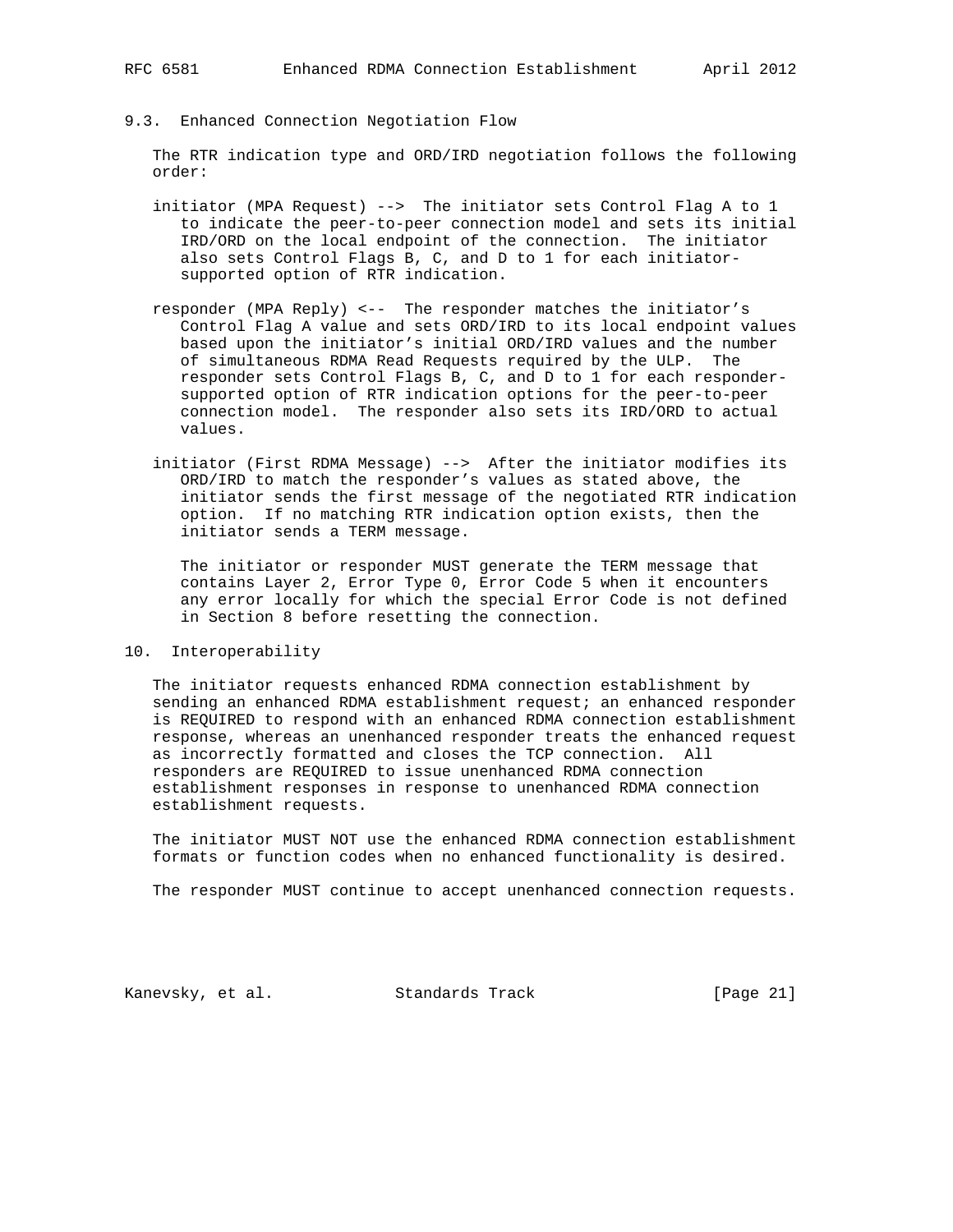There are three initiator/responder cases that involve enhanced MPA: both the initiator and responder, only the responder, and only the initiator. The enhanced MPA Frame is defined by field 'S' set to 1.

- Enhanced MPA initiator and responder: If the responder receives an enhanced MPA message, it MUST respond with an enhanced MPA message.
- Enhanced MPA responder only: If the responder receives an unenhanced MPA message ('S' is set to 0), it MUST respond with an unenhanced MPA message.
- Enhanced MPA initiator only: If the responder receives an enhanced MPA message and it does not support enhanced RDMA connection establishment, it MUST close the TCP connection and exit MPA. From a standard RDMA connection establishment point of view, the enhanced MPA Frame is improperly formatted as stated in [RFC5044]. Thus, both the initiator and responder report TCP connection termination to an application locally. In this case, the initiator MAY attempt to establish an RDMA connection using the unenhanced MPA protocol as defined in [RFC5044] if this protocol is compatible with the application, and let the ULP deal with ORD and IRD and peer-to-peer negotiations.

 A note for potential future enhancements for connection establishment negotiation: It is possible to further extend formatting of Private Data of the MPA Request and Reply Frames and to use other bits from the "Res" field to indicate additional Private Data formatting.

11. IANA Considerations

 IANA has added the following entries to the "SCTP Function Codes for DDP Session Control" registry created by Section 3.5 of [RFC6580]:

0x0005, Enhanced DDP Stream Session Initiate, [RFC6581]

0x0006, Enhanced DDP Stream Session Accept, [RFC6581]

0x0007, Enhanced DDP Stream Session Reject, [RFC6581]

 IANA has added the following entries to the "MPA Errors" registry created by Section 3.3 of [RFC6580]:

0x2/0x0/0x05, - MPA Error / Local catastrophic error, [RFC6581]

0x2/0x0/0x06 - MPA Error / Insufficient IRD resources, [RFC6581]

0x2/0x0/0x07 - MPA Error / No matching RTR option, [RFC6581]

Kanevsky, et al. Standards Track [Page 22]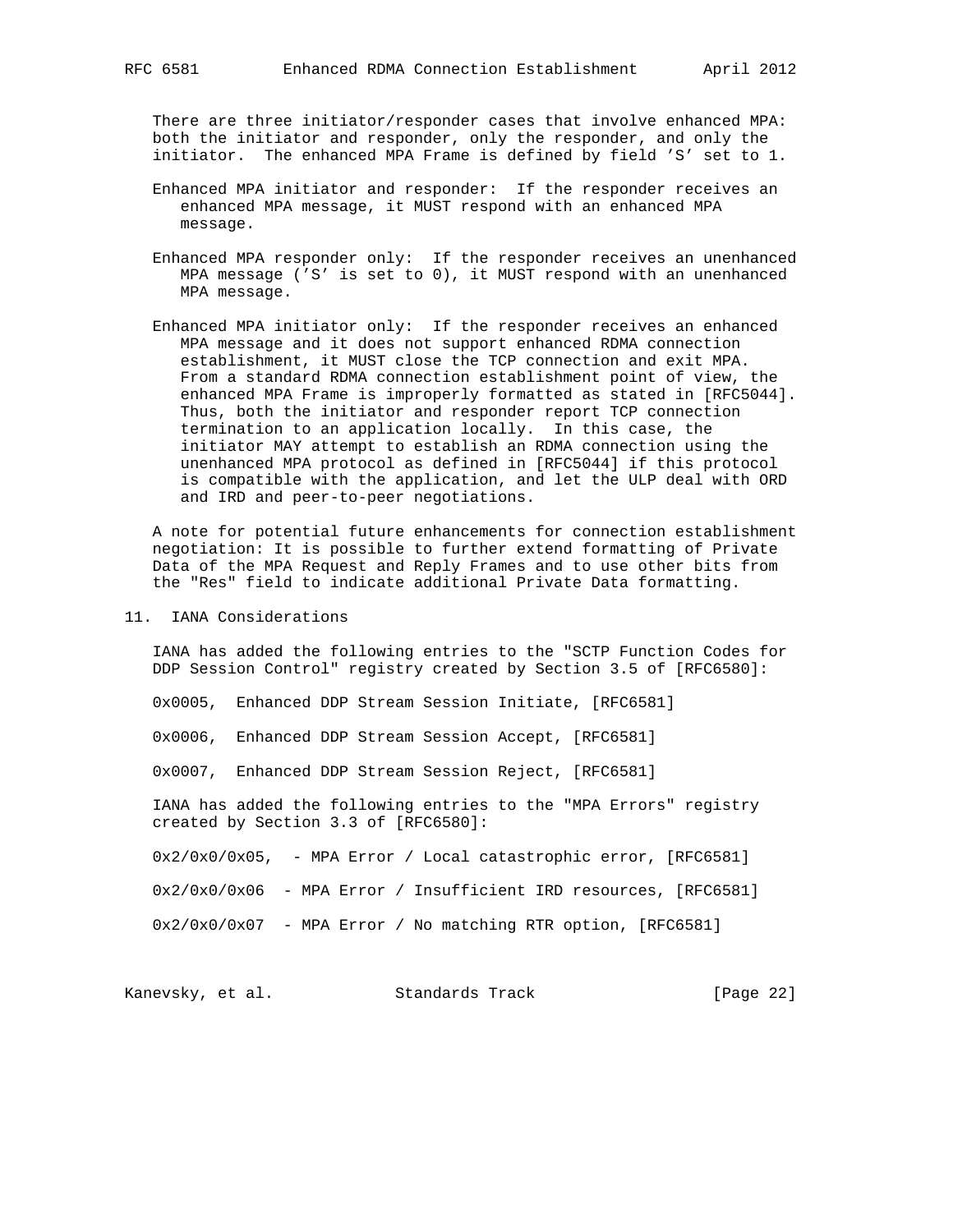#### 12. Security Considerations

 The security considerations from RFC 5044 and RFC 5043 apply and the changes in this document do not introduce new security considerations. However, it is recommended that implementations do sanity checking for the input parameters, including ORD, IRD, and the control flags used for RTR indication option negotiation.

13. Acknowledgements

 The authors wish to thank Sean Hefty, Dave Minturn, Tom Talpey, David Black, and David Harrington for their valuable contributions and reviews of this document.

- 14. References
- 14.1. Normative References
	- [RFC2119] Bradner, S., "Key words for use in RFCs to Indicate Requirement Levels", BCP 14, RFC 2119, March 1997.
	- [RFC4960] Stewart, R., "Stream Control Transmission Protocol", RFC 4960, September 2007.
	- [RFC5040] Recio, R., Metzler, B., Culley, P., Hilland, J., and D. Garcia, "A Remote Direct Memory Access Protocol Specification", RFC 5040, October 2007.
	- [RFC5041] Shah, H., Pinkerton, J., Recio, R., and P. Culley, "Direct Data Placement over Reliable Transports", RFC 5041, October 2007.
	- [RFC5043] Bestler, C. and R. Stewart, "Stream Control Transmission Protocol (SCTP) Direct Data Placement (DDP) Adaptation", RFC 5043, October 2007.
	- [RFC5044] Culley, P., Elzur, U., Recio, R., Bailey, S., and J. Carrier, "Marker PDU Aligned Framing for TCP Specification", RFC 5044, October 2007.
	- [RFC6580] Ko, M. and D. Black, "IANA Registries for the Remote Direct Data Placement (RDDP) Protocols", RFC 6580, April 2012.

Kanevsky, et al. Standards Track [Page 23]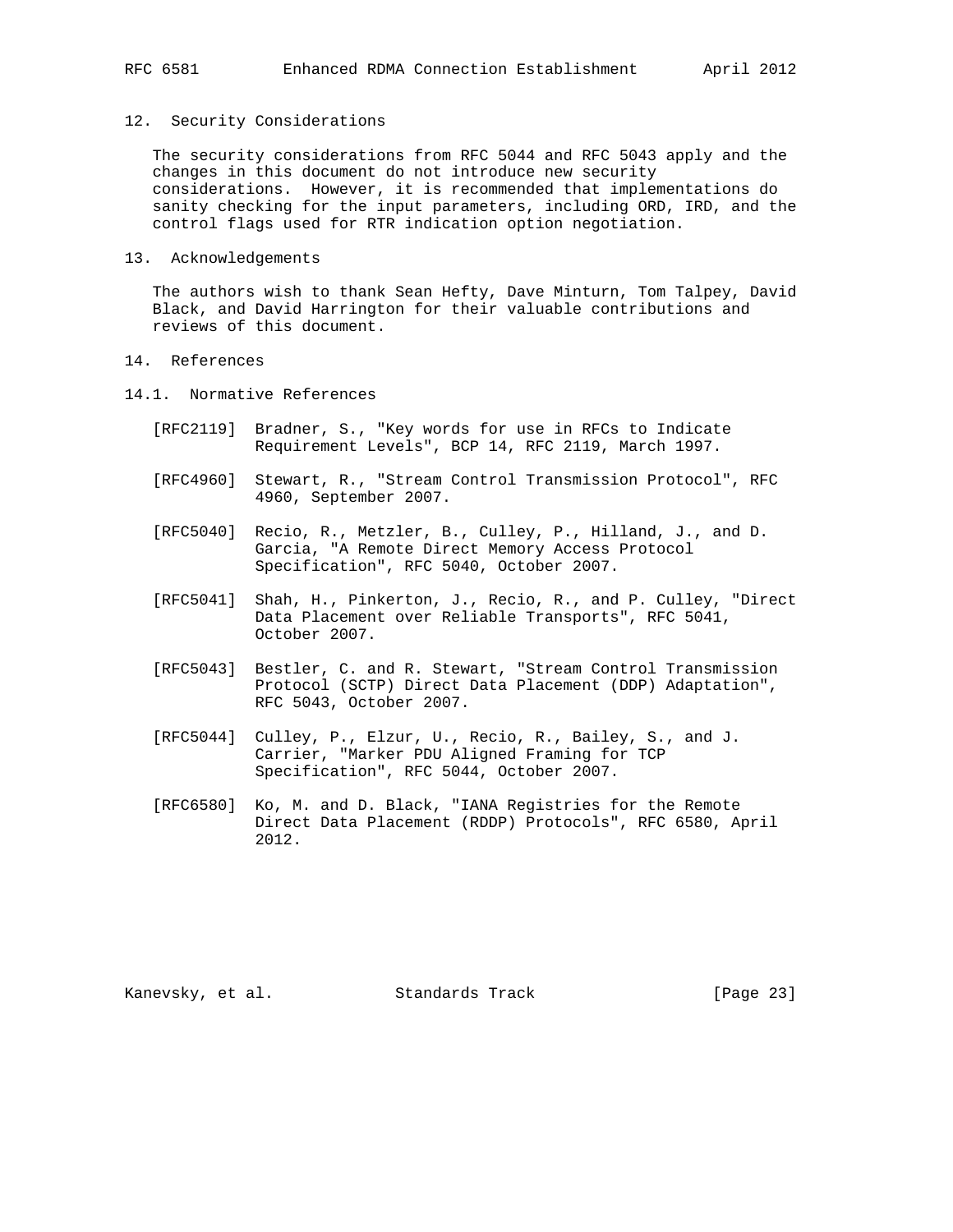# 14.2. Informative References

| DAPL] | "Direct Access Programming Library",                                       |
|-------|----------------------------------------------------------------------------|
|       | <http: 062102.pdf="" doc="" udapl="" www.datcollaborative.org="">.</http:> |

- [IBTA] "InfiniBand Architecture Specification Release 1.2.1", <http://www.infinibandta.org>.
- [OFA] "OFA verbs & APIs", <http://www.openfabrics.org/>.
- [OpenMP] McGraw-Hill, "Parallel Programming in C with MPI and OpenMP", 2003.
- [PPMPI] Morgan Kaufmann Publishers Inc., "Parallel Programming with MPI", 2008.
- [RDMAC] "RDMA Protocol Verbs Specification (Version 1.0)", <http://www.rdmaconsortium.org/home/ draft-hilland-iwarp-verbs-v1.0-RDMAC.pdf>.
- [RDS] Open Fabrics Association, "Reliable Datagram Socket", 2008, <http://www.openfabrics.org/archives/spring2008sonoma>.
- [UsingMPI] MIT Press, "Using MPI-2: Advanced Features of the Message Passing Interface", 1999.
- [VIA] Cameron, Don and Greg Regnier, "Virtual Interface Architecture", Intel, April 2002.

Kanevsky, et al. Standards Track [Page 24]